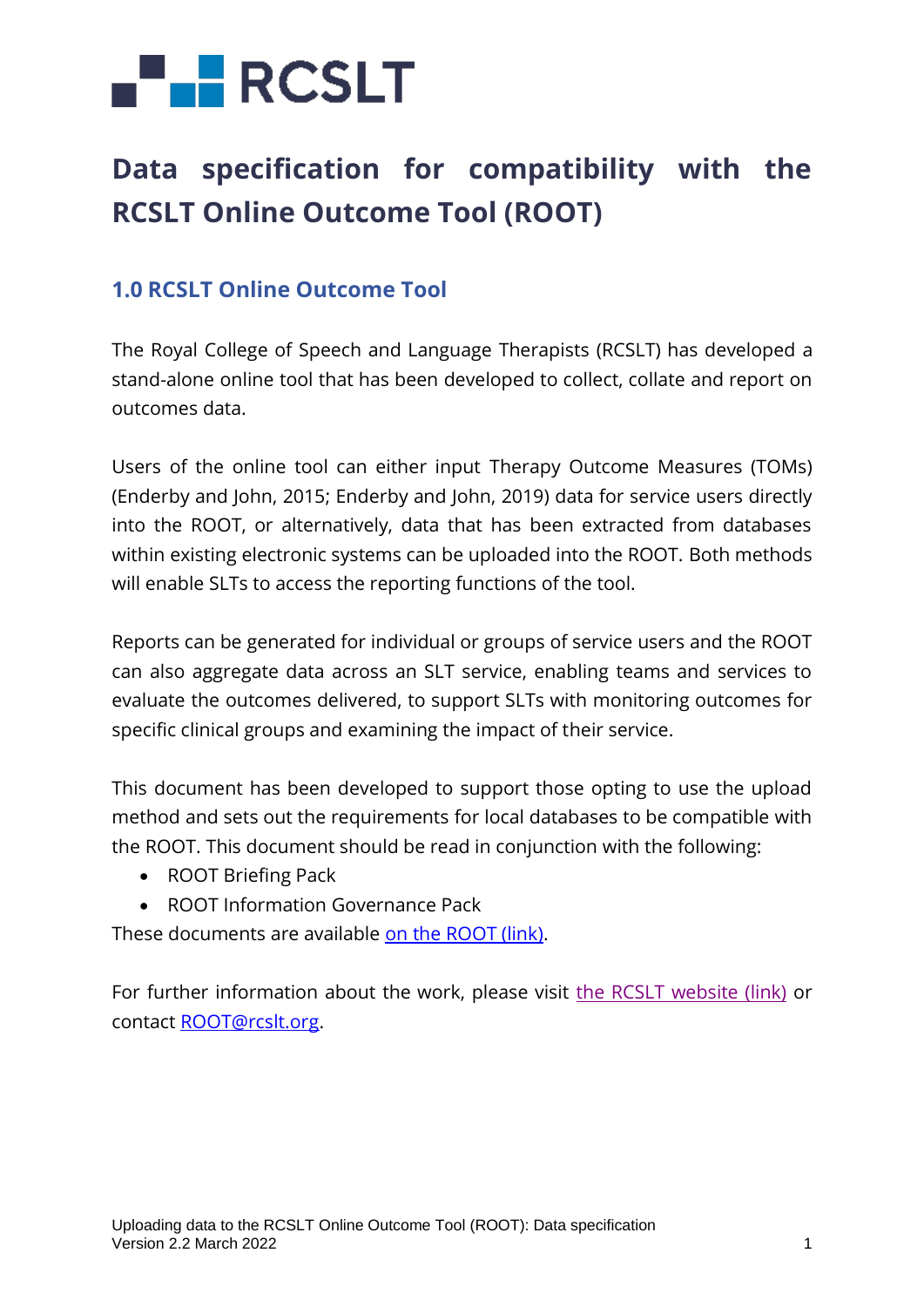## **2.0 Data definitions related to Therapy Outcome Measures (TOMs)**

The RCSLT has developed the following definitions in collaboration with the authors of TOMs for the purposes of ensuring the consistent use of terms related to the outcome measure.

#### **Score**

In the context of TOMs, a **score** is a single measurement in a domain of the TOMs (i.e. 'impairment', 'activity', participation, 'well-being', 'carer well-being'). It takes the form of a numerical value between 0 and 5.

#### **Rating**

In the context of TOMs, a **rating** is a set of scores collected across the domains of TOMs at a single point in time.

#### **Episode of care**

In the context of TOMs, an **episode of care** is the period over which a service user receives intervention(s) associated with a set of the therapy goals. The episode of care ends when the client is when an individual has completed treatment and/or discharged, put on review, transferred from inpatient to outpatient service or if the goals of therapy change.

During the **episode of care,** any number of TOMs **ratings** can be made, as required, for a service user. A baseline measurement is taken using TOMs at the beginning of the **episode of care** ("start" or "admission" rating), followed by measurement at the end of the **episode of care** ("final" or "discharge" rating), with any number of **ratings** in between ("interim/intermediate" ratings). Each rating comprises **scores** for each of the domains of TOMs (i.e. 'impairment',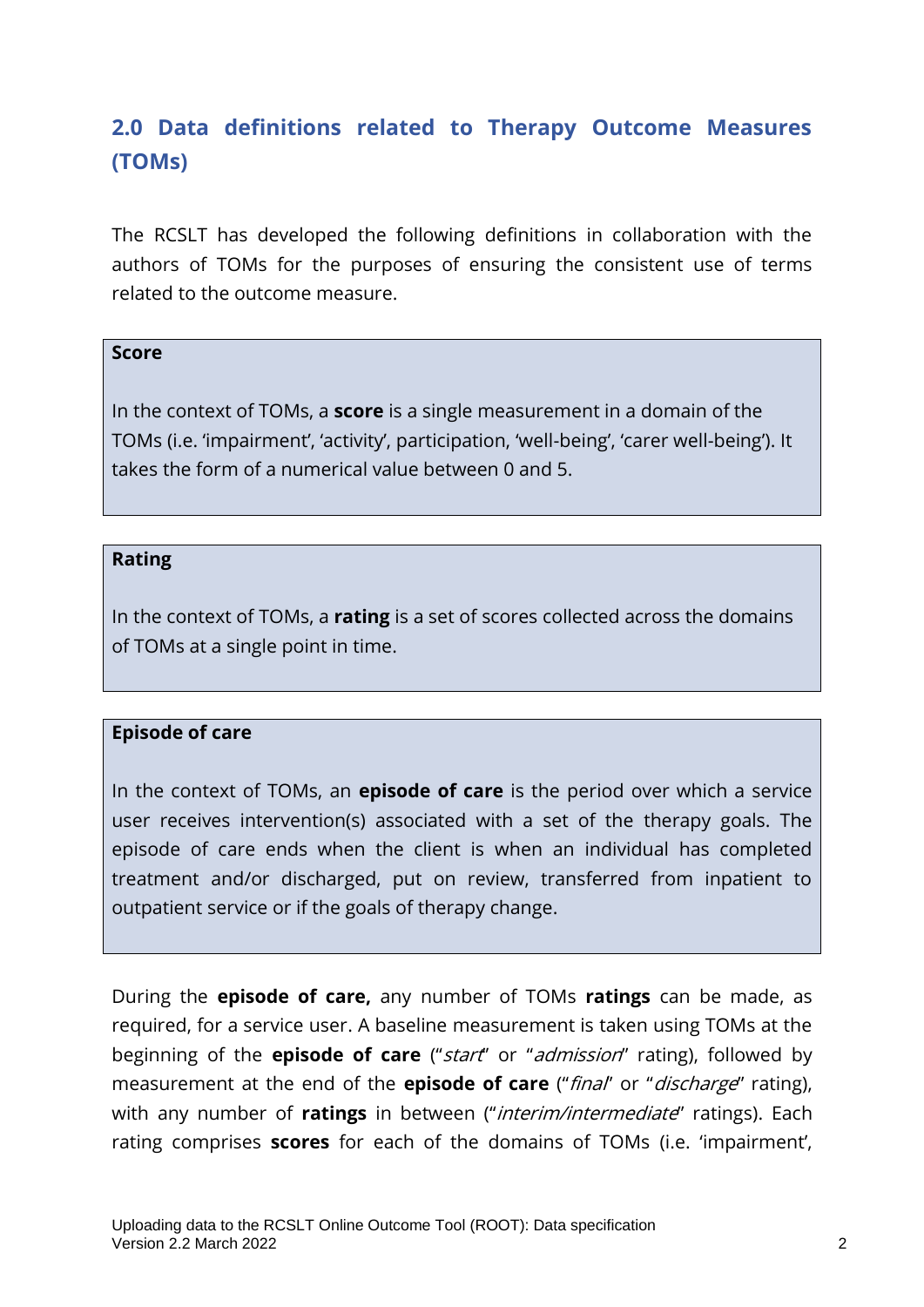'activity', participation, 'well-being', 'carer well-being'), as applicable. A diagram has been developed to illustrate the use of these terms (figure 1) and more information about TOMs is provided in the third edition of the manual (Enderby and John, 2015) and user guide (Enderby and John, 2019).

The ROOT reports on changes in **scores** between the **ratings** made at the start of the episode of care and the end of the episode of care.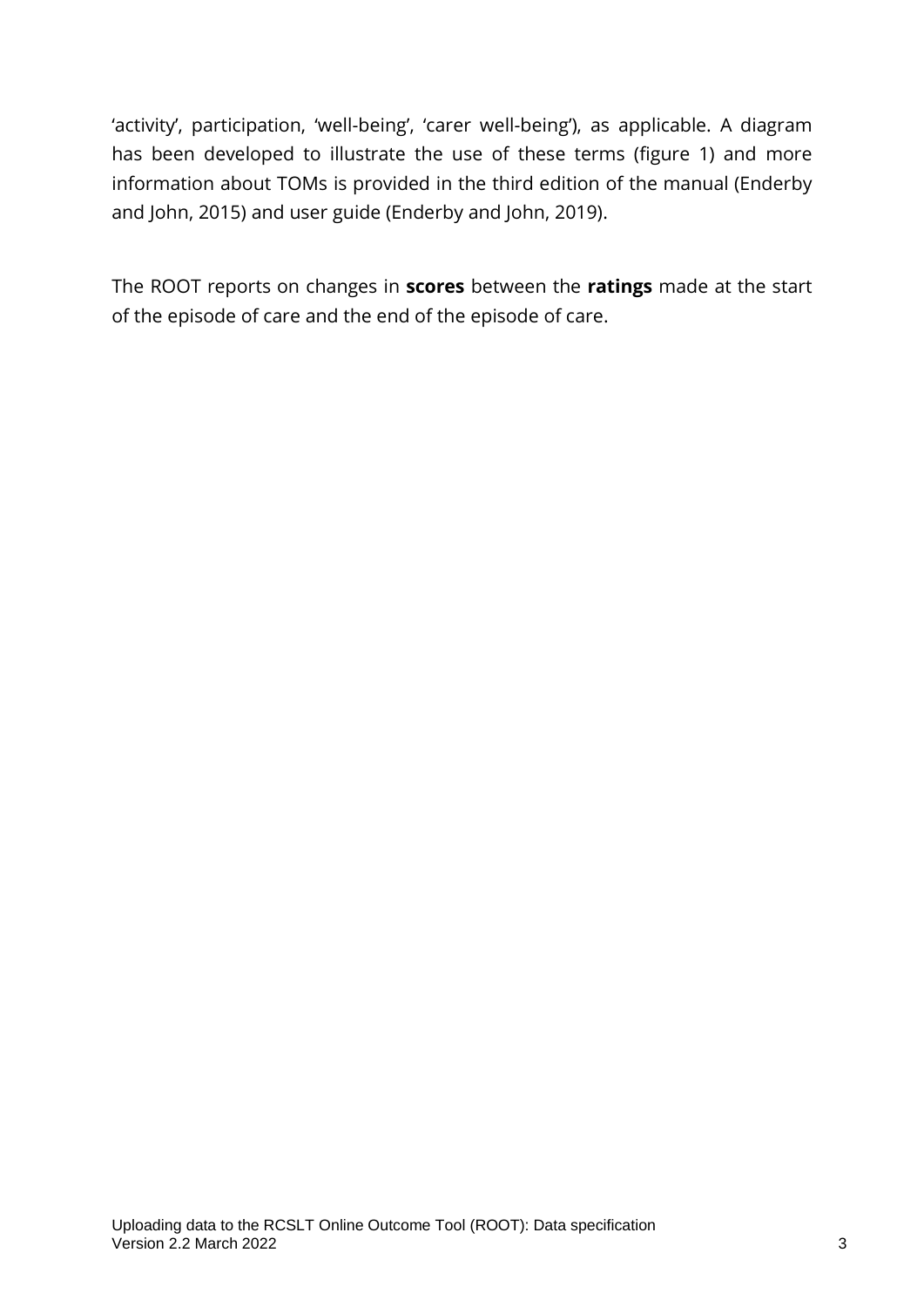

Figure 1: Terms related to Therapy Outcome Measures. Adapted with permission from Enderby and John 2019:5.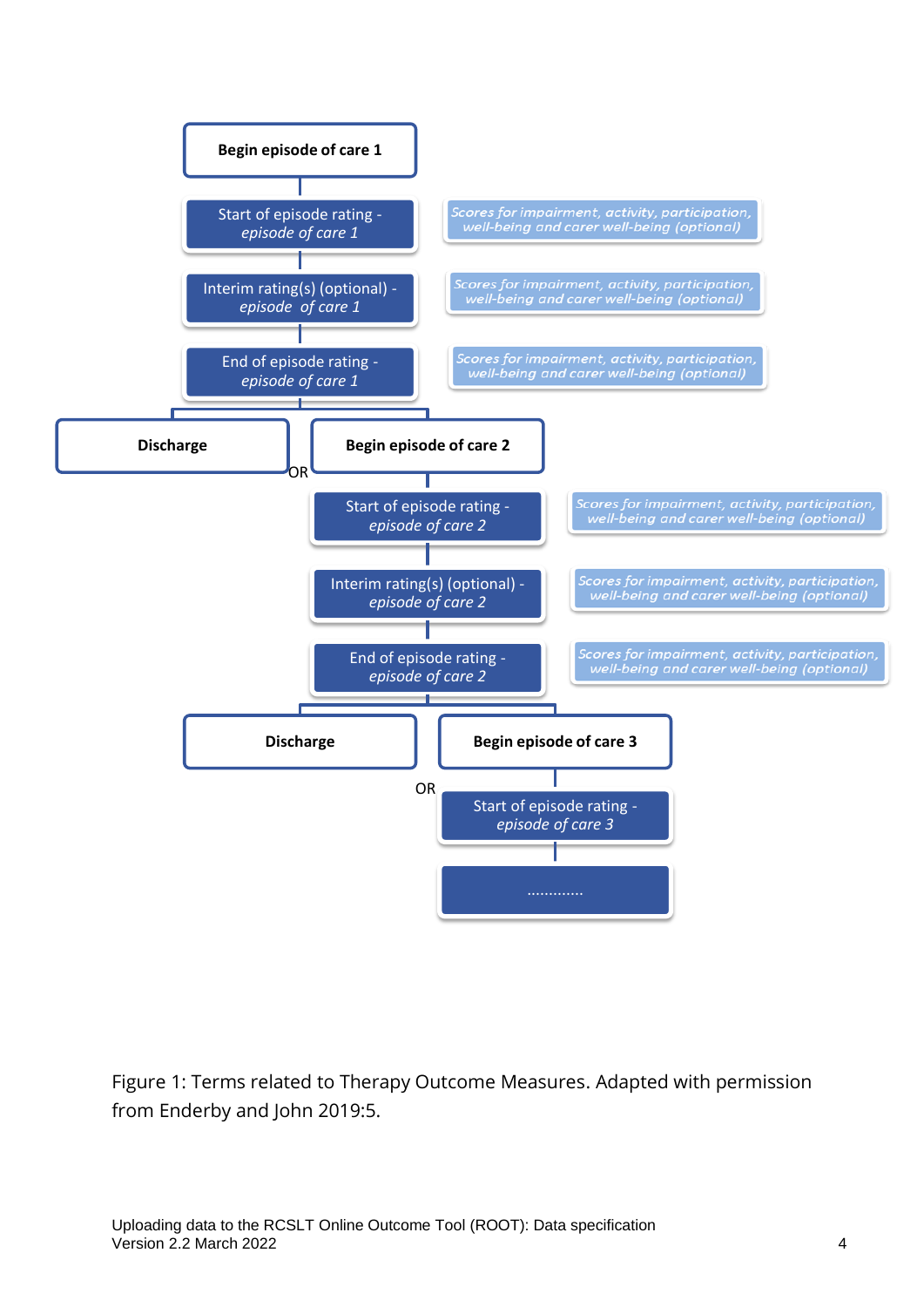## **3.0 File structures accepted by the RCSLT Online Outcome Tool**

The ROOT has been developed to enable file structures of three main types to be uploaded:

- Episode per row
- Rating per row
- Score per row

This section of the document sets out a description of each file structure. For each of the file structures, there are a number of fields that are required in order to be compatible with the ROOT. There are also additional fields that are desirable to maximise the reporting functions offered by the ROOT. Annexes 1-3 provide detailed summary tables of the required, desirable and optional fields for each file structure. The minimum requirement is for files to contain the 'required' fields. The 'desirable' and 'optional' fields will enable speech and language therapy services to access a richer analysis of the data, but these are not essential.

## **3.1 Episode per row:**

A file that has an episode per row will contain the TOMs scores for a complete episode of care for a service user in a single row in the spreadsheet. Typically, this will include a rating made at the start of an episode of care and one that is made at the end. It may be the case that interim/intermediate ratings are also included if this is standard practice for your service. (In many cases, this structure is rather inflexible and does not allow for longitudinal cases where there may be an indeterminate number of interim/intermediate scores).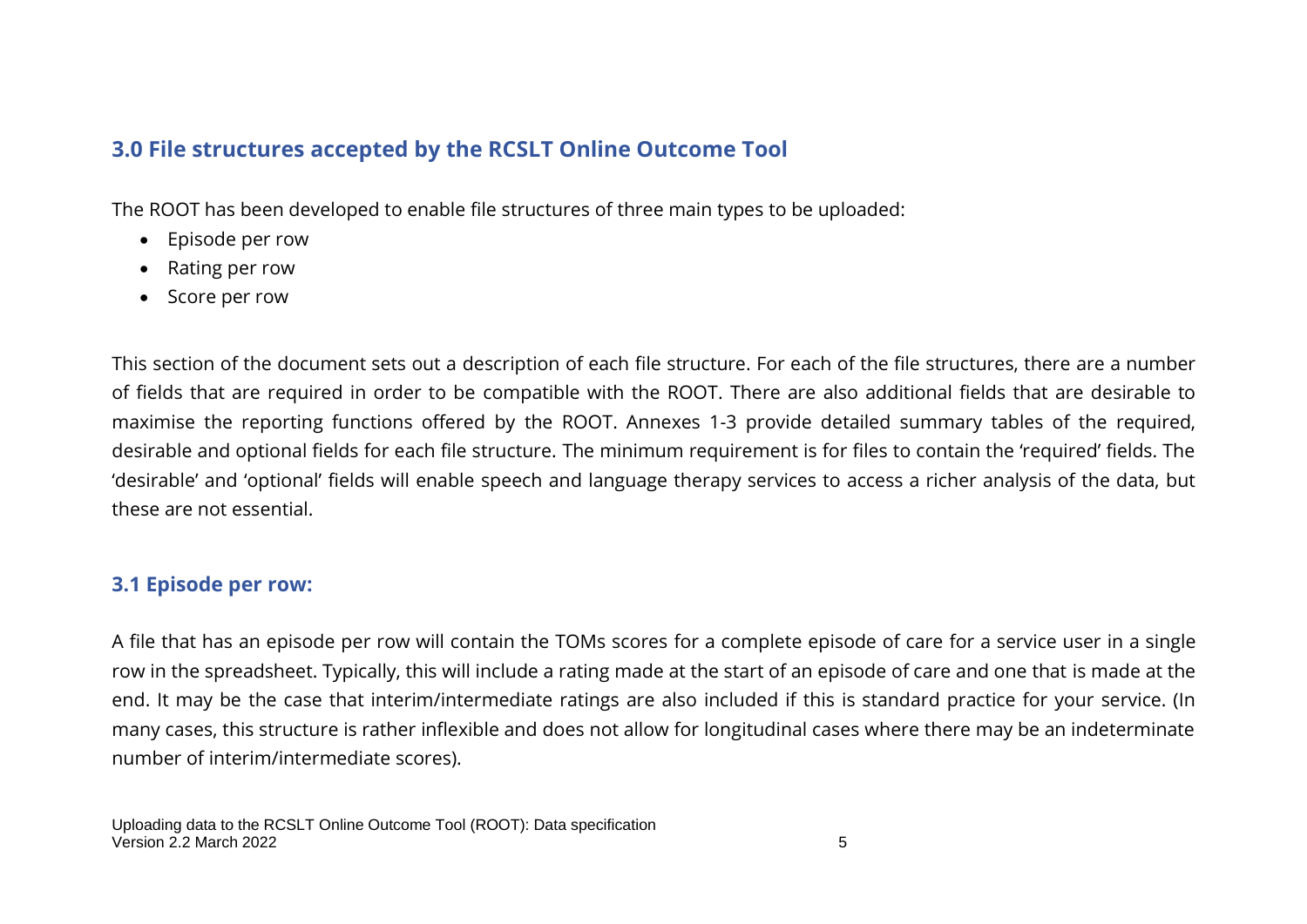Please refer to annex 1 for a description of the required fields for this file structure. A template in episode per row format is available [on the ROOT \(link\)](https://rcslt-root.org/Files/Documents/ROOT%20template%20-%20episode%20per%20row.xlsx)

## **3.2 Rating per row:**

A file that has a rating per row will contain the TOMs scores (for 'impairment', 'activity', participation, 'well-being', 'carer wellbeing') for a single point in time for a service user on a single row of the spreadsheet. An episode of care will therefore be represented across multiple rows in the spreadsheet (i.e. the rating made at the start of the episode will be on a separate row from the rating at the end of the episode, as will any interim ratings).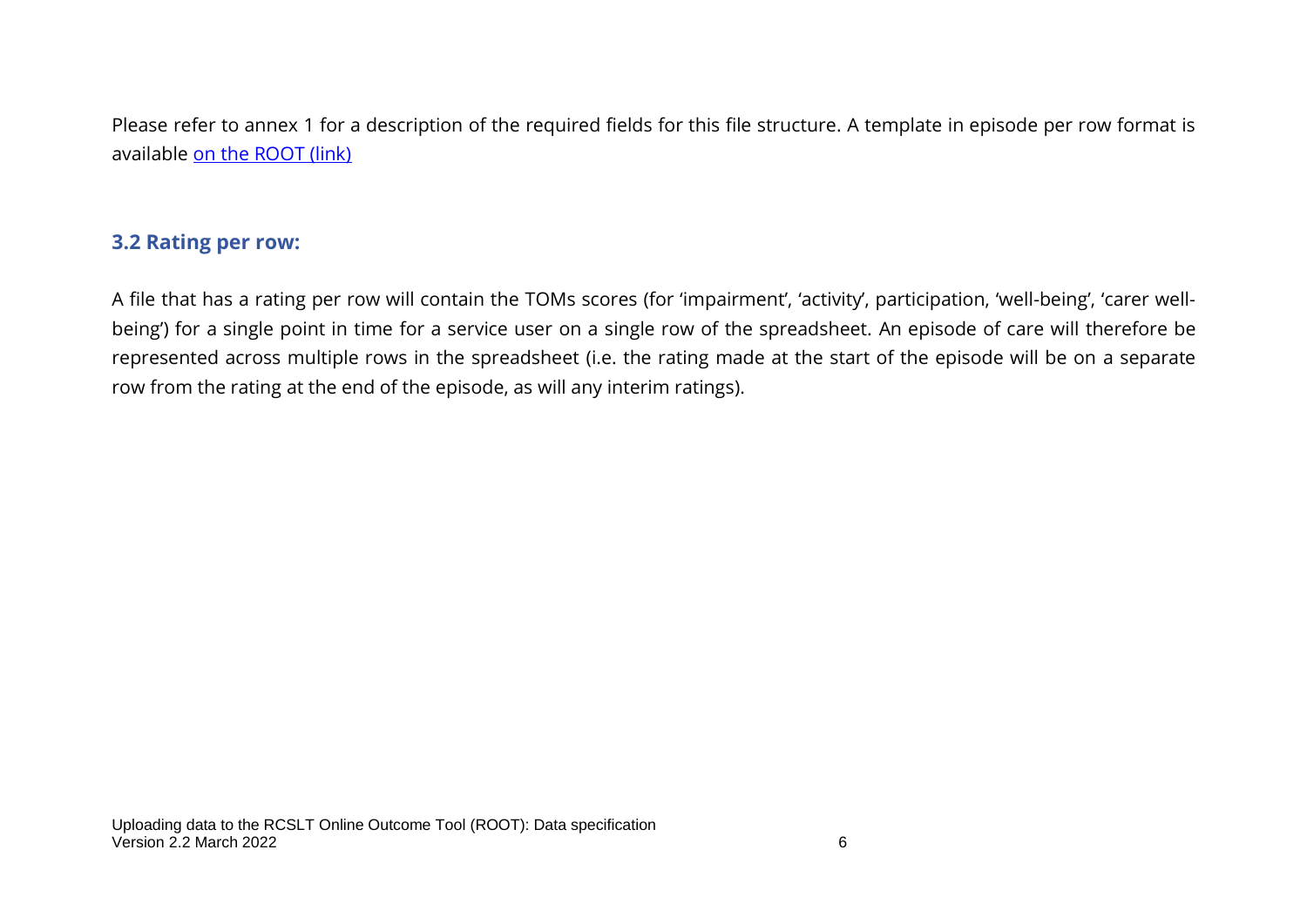| ocal Patient Identifier                    | Birth<br>ă<br>ender<br>Year<br>œ.         | 늅<br>Identifi<br>sode<br>Ë | g<br>ن<br>Descriptor<br>Ŝ<br>Ę<br>Primary<br>Disorder | 몬<br>$\bullet$<br>등<br>m<br>ᅙ<br><b>ICD10/11</b><br>cati<br>۰<br>ப<br>Primary<br>ᄒ<br>sor<br>ä | g<br>Ē<br>흏<br><u>a</u><br>E<br>ē<br>с<br>≏<br>Additional<br>isorder<br>ä | 몬<br>allowi<br>å<br>Communication<br><b>ICD10/11</b><br>g<br>Additional<br>⊔<br>Disorder | scriptor<br>ω<br>ā<br>$\boldsymbol{\omega}$<br>iso<br>ğ<br>ä<br>ē<br>÷<br>rimary | <b>ICD1071</b><br>ğ<br>с<br>흉<br>ä<br>굯<br>r.<br>۰<br>ż<br>Prima | scriptor<br>ă<br>sis<br>g<br>ä<br>Medical<br><b>Tel</b><br>Additio | Code<br>Diagnosis<br>Medical<br>Additional<br><b>ICD10V11</b> | Scal<br><b>SPAC</b><br>Primar       | $\mathbf{r}$<br>Scale<br>TOMs<br>Primary | cale<br>ū<br><b>TOMs</b><br>m      | ≘<br>$\mathbf{v}$<br>Scal<br>TOMs<br>econdary<br>m | Б.<br>Rating              | Date<br>모<br>Ratii                     | Primary<br>Rating<br>Impairment | econdary<br>Rating<br>Impairment | Primary<br>Rating<br><b>Activity</b> | econdary<br>Rating<br>Activity | Rating<br>Rating<br>g<br>Participati<br>몬<br>Ŧ.<br>흛 | Rating<br>몬<br>Wellbe<br>Ω | δ                  |
|--------------------------------------------|-------------------------------------------|----------------------------|-------------------------------------------------------|------------------------------------------------------------------------------------------------|---------------------------------------------------------------------------|------------------------------------------------------------------------------------------|----------------------------------------------------------------------------------|------------------------------------------------------------------|--------------------------------------------------------------------|---------------------------------------------------------------|-------------------------------------|------------------------------------------|------------------------------------|----------------------------------------------------|---------------------------|----------------------------------------|---------------------------------|----------------------------------|--------------------------------------|--------------------------------|------------------------------------------------------|----------------------------|--------------------|
| BHY69471                                   | 2012 Female                               |                            | 1 Apraxialdyspra                                      | R48.2                                                                                          | Receptive                                                                 | F80.2                                                                                    |                                                                                  |                                                                  |                                                                    |                                                               | Core                                | $\overline{0}$                           |                                    |                                                    | Start                     | 25/05/2016                             | 2.5                             |                                  | $\overline{2}$                       |                                | 2.5                                                  | $2.5$ 2.5                  |                    |
| BHY69471                                   | 2012 Female                               |                            | 1 Apraxia dyspra R48.2                                |                                                                                                | Receptive                                                                 | F80.2                                                                                    |                                                                                  |                                                                  |                                                                    |                                                               | Core                                | $\overline{0}$                           |                                    |                                                    | Interim                   | 25/05/2016                             |                                 |                                  | $\overline{2}$                       |                                | 2                                                    | -2<br>2                    |                    |
| BHY69471                                   | 2012 Female                               |                            | 1 Apraxialdyspra   R48.2                              |                                                                                                | Receptive                                                                 | F80.2                                                                                    |                                                                                  |                                                                  |                                                                    |                                                               | Core                                | 0                                        |                                    |                                                    | Final                     | 25/05/2016                             |                                 |                                  | $\overline{2}$                       |                                | 3                                                    | 3                          | 3 Therapy complete |
| kBHH97545<br>kBHH97545<br><b>kBHH97545</b> | 2012 Female<br>2012 Female<br>2012 Female |                            | Dysphonia<br>1 Dysphonia<br>1 Dysphonia               | R49.0<br>R49.0<br>R49.0                                                                        |                                                                           |                                                                                          |                                                                                  |                                                                  |                                                                    |                                                               | Dysphonia<br>Dysphonia<br>Dysphonia | 26<br>26<br>26                           |                                    |                                                    | Start<br>Interim<br>Final | 13/05/2016<br>13/05/2016<br>13/05/2016 |                                 |                                  | о<br>2<br>2                          |                                | 3<br>2                                               | 3<br>-2<br>2               | Therapy complete   |
| KJL893728                                  | 2012 Male                                 |                            | oucial<br>1 (pragmatic)                               | F80.82                                                                                         |                                                                           |                                                                                          | Autism                                                                           | F84.0                                                            |                                                                    |                                                               | Autism                              |                                          | <u>mnonorogica</u> r<br>2 disorder |                                                    | 40 Start                  | 21/10/2017                             |                                 |                                  | 2                                    |                                | 2                                                    | 2<br>$\overline{c}$        |                    |

The Episode ID links together the ratings belonging to the same episode of care that span several rows of the spreadsheet

Each row contains a set of TOMs scores for a single point in time (a rating). Taken together, these rows comprose the scores across an episode of care.

In this case, it is essential that the file contains an "episode identifier". This is a data item that ties together all the TOMs ratings made during an episode of care for an individual, which will include TOMs ratings at admission/start, at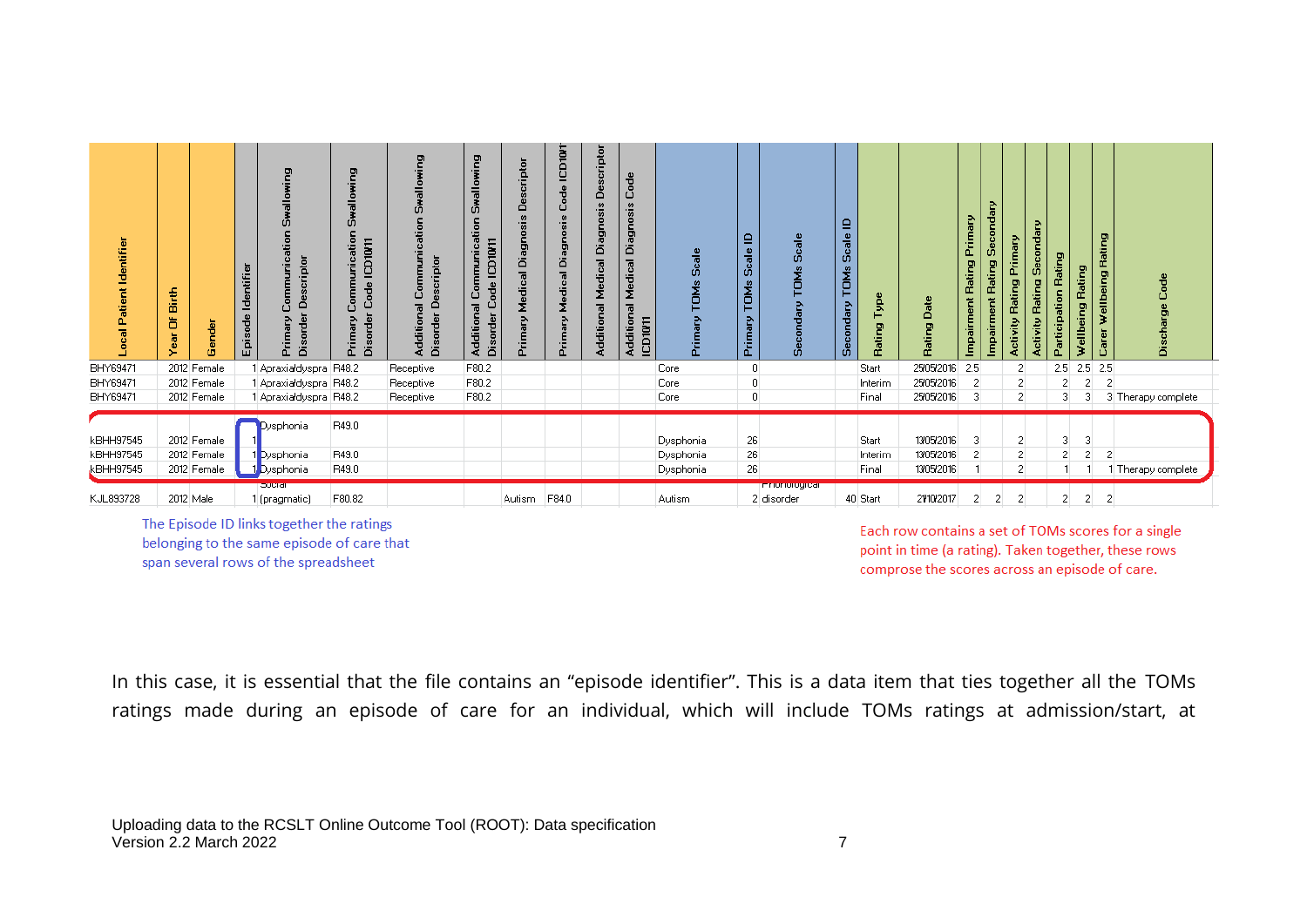final/discharge and may or may not include some interim ratings. In some electronic systems, the "episode identifier" is called a "referral ID". Please refer to annex 2 for a full description of the required fields for this file structure.

A template in rating per row format is available [on the ROOT \(link\)](https://rcslt-root.org/Files/Documents/ROOT%20template%20-%20rating%20per%20row.xlsx)

#### **3.3 Score per row:**

In this file structure, the scores for each domain of TOMs appear on separate rows of the spreadsheet. Thus, scores for impairment, activity, participation, wellbeing and carer wellbeing at a single point in time (including at the start of the episode, the end of the episode and any interim points) will occupy separate rows. This is classically how a database would export the data.

For this file structure, it is essential that the file contains an "episode identifier". This is a data item that ties together all the TOMs scores made for an episode of care, which will include TOMs scores at admission/start, at final/discharge and may or may not include some interim scores. In some electronic systems, the "episode identifier" is referred to as a "referral ID". It is also desirable for files of this structure to contain a "rating identifier". This is a data item that links scores belonging to a single rating. Failing this, the date that the rating was made may serve the purpose. Please refer to annex 3 for a full description of the required fields for this file structure.

A template in score per row format is available [on the ROOT \(link\)](https://rcslt-root.org/Files/Documents/ROOT%20template%20-%20score%20per%20row.xlsx)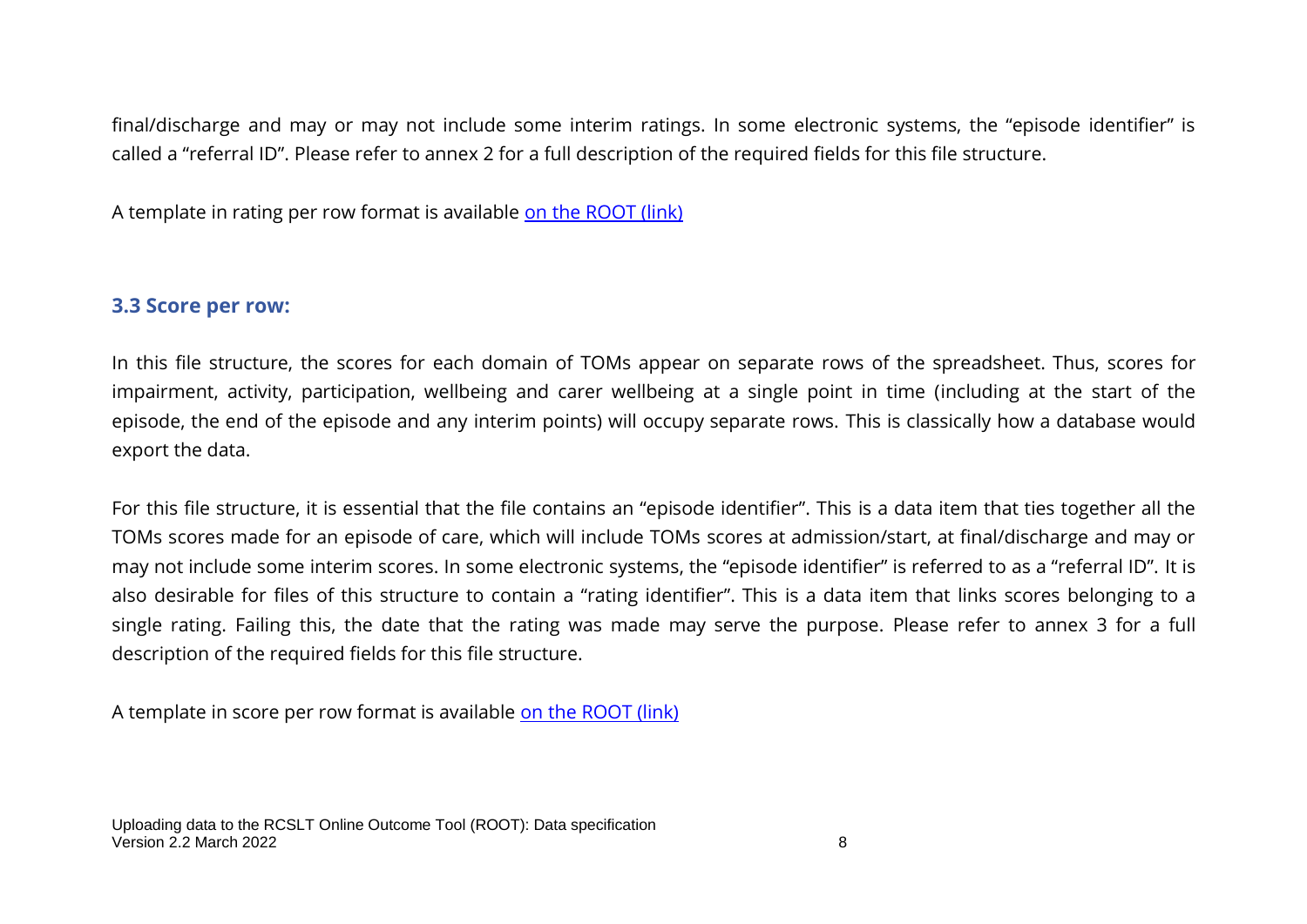| Local Patient Identifier | Birth<br>ð<br>ā | Gender      | Episode Identifier | criptor<br><b>Swallowing Disorder Des</b><br>Primary Communication | <b>ICD10/11</b><br><b>Swallowing Disorder Code</b><br>Communication<br>Primary | <b>Swallowing Disorder Descriptor</b><br>Additional Communication | Swallowing Disorder Code ICD10/11<br>Primary Medical Diagnosis<br>Additional Communication | Code<br>Descriptor<br>Primary Medical Diagnosis | Diagnosis<br>ICD10/11<br>Additional Medical Diagnosis<br>Descriptor<br>Additional Medical | Secondary<br>Primary<br>Code ICD10/11<br>Scale<br>TOM <sub>s</sub> | Scale<br>TOM <sub>s</sub> | ≘<br>Scale<br><b>TDMs</b> | Type<br>Rating ID<br>Rating | date<br>Rating | <b>TOMs Domain</b> | Score<br>TOMs           | Code<br>Discharge |                |
|--------------------------|-----------------|-------------|--------------------|--------------------------------------------------------------------|--------------------------------------------------------------------------------|-------------------------------------------------------------------|--------------------------------------------------------------------------------------------|-------------------------------------------------|-------------------------------------------------------------------------------------------|--------------------------------------------------------------------|---------------------------|---------------------------|-----------------------------|----------------|--------------------|-------------------------|-------------------|----------------|
| BHY69471                 |                 | 2008 Female |                    | 1 Apraxia dyspraxia                                                | R48.2                                                                          | Receptive language disorder                                       | F80.2                                                                                      |                                                 |                                                                                           | P                                                                  | Core                      | θ.                        | Start                       | 23.02.16       |                    | 2                       |                   |                |
| BHY69472                 |                 | 2008 Female |                    | 1 Apraxia dyspraxia R48.3                                          |                                                                                | Receptive language disorder                                       | F80.3                                                                                      |                                                 |                                                                                           | P                                                                  | Core                      |                           | 1 Start                     | 23.02.16       | ľΑ                 | 3                       |                   | Domains        |
| BHY69473                 |                 | 2008 Female |                    | kpraxialdyspraxia R48.4                                            |                                                                                | Receptive language disorder                                       | F80.4                                                                                      |                                                 |                                                                                           | P                                                                  | Core                      |                           | 1 Start                     | 23.02.16       | ΙP                 | $\overline{\mathbf{c}}$ |                   | (impairment,   |
| BHY69474                 |                 | 2008 Female |                    | praxia dyspraxia R48.5                                             |                                                                                | Receptive language disorder                                       | F80.5                                                                                      |                                                 |                                                                                           | P                                                                  | Core                      |                           | 1 Start                     | 23.02.16       | W                  | $\overline{c}$          |                   | activity,      |
| BHY69475                 |                 | 2008 Female |                    | praxia dyspraxia   R48.6                                           |                                                                                | Receptive language disorder                                       | F80.6                                                                                      |                                                 |                                                                                           | P                                                                  | Core                      |                           | 1 Start                     | 23.02.16       | <b>CWB</b>         | $\overline{c}$          |                   | participation, |
| BHY69476                 |                 | 2008 Female |                    | praxia dyspraxia R48.7                                             |                                                                                | Receptive language disorder                                       | F80.7                                                                                      |                                                 |                                                                                           | P                                                                  | Core                      |                           | 2 Interim                   | 7.09.17        |                    | $\overline{c}$          |                   |                |
| <b>BHY69477</b>          |                 | 2008 Female |                    | praxia dyspraxia R48.8                                             |                                                                                | Receptive language disorder                                       | F80.8                                                                                      |                                                 |                                                                                           | P                                                                  | Core                      |                           | 2 Interim                   | 7.09.17        | А                  | 2.5                     |                   | well-being     |
| BHY69478                 |                 | 2008 Female |                    | 1 .praxialdyspraxia   R48.9                                        |                                                                                | Receptive language disorder                                       | F80.9                                                                                      |                                                 |                                                                                           | P                                                                  | Core                      |                           | 2 Interim                   | 7.09.17        | P                  | 3                       |                   | and carer      |
| BHY69479                 |                 | 2008 Female |                    | 1 .praxia dyspraxia R48.10                                         |                                                                                | Receptive language disorder                                       | F80.10                                                                                     |                                                 |                                                                                           | P                                                                  | Core                      |                           | 2 Interim                   | 7.09.17        | W                  | 2.5                     |                   | well-being)    |
| BHY69480                 |                 | 2008 Female |                    | 1 .praxialdyspraxia   R48.11                                       |                                                                                | Receptive language disorder                                       | F80.11                                                                                     |                                                 |                                                                                           | P                                                                  | Core                      |                           | 2 Interim                   | 7.09.17        | <b>CWB</b>         | 2                       |                   |                |
| BHY69476                 |                 | 2008 Female |                    | praxia dyspraxia R48.7                                             |                                                                                | Receptive language disorder                                       | F80.7                                                                                      |                                                 |                                                                                           | P                                                                  | Core                      |                           | 3 Interim                   | 7.09.17        |                    | $\overline{\mathbf{c}}$ |                   | are shown in   |
| <b>BHY69477</b>          |                 | 2008 Female |                    | praxialdyspraxia   R48.8.                                          |                                                                                | Receptive language disorder                                       | F80.8                                                                                      |                                                 |                                                                                           | P                                                                  | Core                      |                           | 3 Interim                   | 7.09.17        | А                  | $\overline{\mathbf{c}}$ |                   | a column       |
| BHY69478                 |                 | 2008 Female |                    | praxia dyspraxia R48.9                                             |                                                                                | Receptive language disorder                                       | F80.9                                                                                      |                                                 |                                                                                           | P                                                                  | Core                      |                           | 3 Interim                   | 7.09.17        | P                  | 3                       |                   |                |
| BHY69479                 |                 | 2008 Female |                    | praxia duspraxia   R48.10                                          |                                                                                | Receptive language disorder                                       | F80.10                                                                                     |                                                 |                                                                                           | P                                                                  | Core                      |                           | 3 Interim                   | 7.09.17        | W                  | 2.5                     |                   |                |
| BHY69480                 |                 | 2008 Female |                    | .praxia dyspraxia   R48.11                                         |                                                                                | Receptive language disorder                                       | F80.11                                                                                     |                                                 |                                                                                           | P                                                                  | Core                      |                           | 3 Interim                   | 7.09.17        | <b>CWB</b>         | $\overline{2}$          |                   |                |
| BHY69481                 |                 | 2008 Female |                    |                                                                    |                                                                                | 1 Praxia dyspraxia R48.12 Receptive language disorder             | F80.12                                                                                     |                                                 |                                                                                           | P                                                                  | Core                      |                           | 4 Final                     | 20.01.18       |                    | $\overline{c}$          |                   |                |
| BHY69482                 |                 | 2008 Female |                    |                                                                    |                                                                                | 1 .praxia dyspraxia R48.13 Receptive language disorder            | F80.13                                                                                     |                                                 |                                                                                           | P                                                                  | Core                      |                           | 4 Final                     | 20.01.18       | А                  | $\overline{\mathbf{c}}$ |                   |                |
| BHY69483                 |                 | 2008 Female |                    |                                                                    |                                                                                | praxia dyspraxia R48.14 Receptive language disorder               | F80.14                                                                                     |                                                 |                                                                                           | P                                                                  | Core                      |                           | 4 Final                     | 20.01.18       | P                  | $\overline{\mathbf{c}}$ |                   |                |
| <b>BHY69484</b>          |                 | 2008 Female |                    |                                                                    |                                                                                | praxia dyspraxia R48.15 Receptive language disorder               | F80.15                                                                                     |                                                 |                                                                                           | P                                                                  | Core                      |                           | 4 Final                     | 20.01.18       | w                  | 2.5                     |                   |                |
| BHY69485                 |                 | 2008 Female |                    |                                                                    |                                                                                | praxia dyspraxia   R48.16   Receptive language disorder           | F80.16                                                                                     |                                                 |                                                                                           | P                                                                  | Core                      |                           | 4 Final                     | 20.01.18       | <b>CWB</b>         | 2.5                     |                   |                |
| BHY69486                 |                 | 2008 Female |                    |                                                                    |                                                                                | praxia dyspraxia R48.17 Receptive language disorder               | F80.17                                                                                     |                                                 |                                                                                           | S                                                                  | Child languag             |                           | 1 Start                     | 23.02.16       |                    | 3                       |                   |                |
| BHY69487                 |                 | 2008 Female |                    |                                                                    |                                                                                | 1 Apraxia dyspraxia R48.18 Receptive language disorder            | F80.18                                                                                     |                                                 |                                                                                           | S                                                                  | Child languag             | 6                         | 1 Start                     | 23.02.16       | ÌΑ                 | 2.5                     |                   |                |

This is one episode of care, as indicated by the episode ID

This episode of care contains TOMs scores using two adapted scales - the primary scale (P) and a secondary scale (S)

This episode of care has four ratings (one 'start', two 'interim' and one 'final'). Each rating has a different rating ID.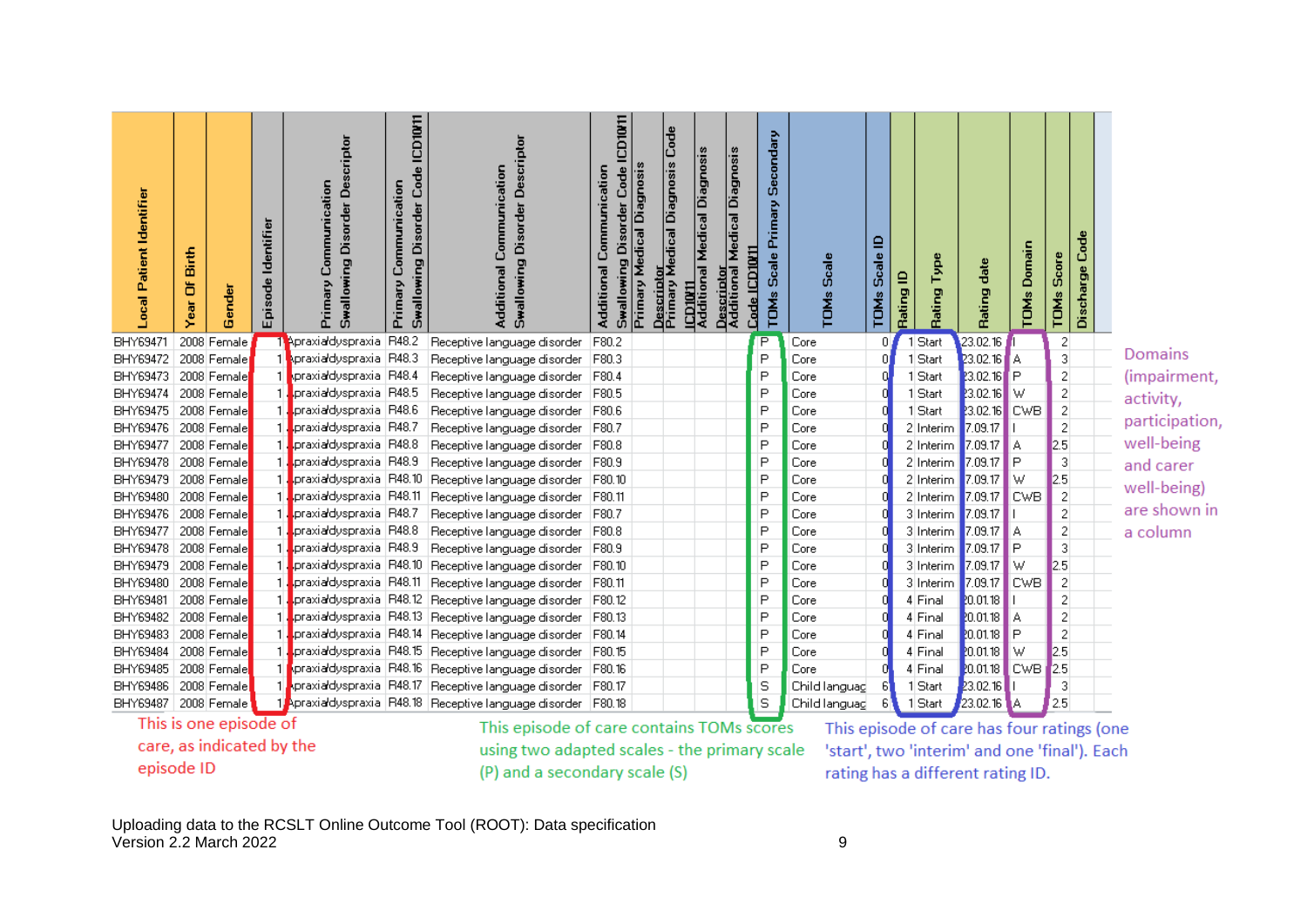## **4.0 Top tips for preparing your files**

Before you are ready to upload a file of data to the ROOT, there are a few things to check. Below are a few top tips when preparing your file.

- 1. **Consider creating a duplicate file to work from**. You may need to make changes to file and it may be useful to preserve the original.
- 2. **Check that the file contains a start and a final rating for each service user**. Only completed episodes of care for service users can be uploaded to the ROOT. To ensure that there are no gaps or duplicates in the data uploaded to the ROOT across consecutive files, it is recommended that the file you upload contain all TOMs data for the episodes of care that end within a given date range. For example, the first file uploaded to the ROOT may contain all TOMs data for completed episodes of care that end between 1 January and 31 March. The next file to be uploaded would contain all TOMs data for completed episodes of care that end between 1 April and 30 June. (Please note: there are no restrictions on how frequently data is uploaded to the ROOT, this is likely to depend on local reporting requirements, and may change over time). Also, if you have entered the data manually into the spreadsheet, you will need to transfer any TOMs ratings for incomplete episodes of care to a new sheet for colleagues to continue to use.
- 3. **Remove any formulae in the spreadsheet.** Some spreadsheets contain formulae or formatting, which cannot be handled by the importer. To do this, you will need to reformat the cells.
- 4. **Check that the headings of each column are on a single row in the spreadsheet and that there are no merged cells.** If the headings span more than one row, or any rows or columns are merged, this may cause some difficulties when it comes to uploading your file.
- 5. **Double check that the file only contains the data authorised by your Information Governance leads.** Cross-reference your spreadsheet with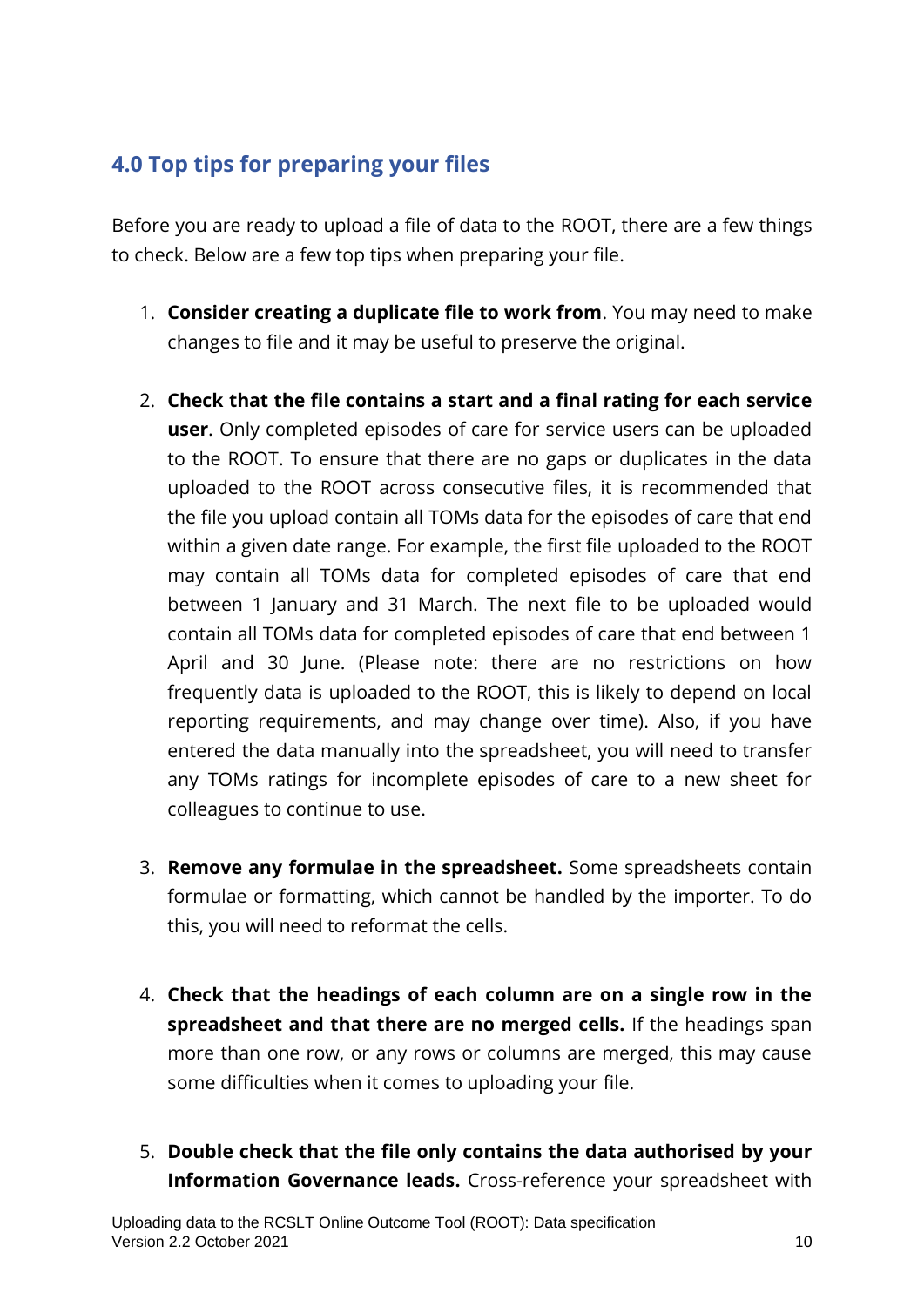the list of fields in the data processing agreement. Things to look out for include and patients' names and dates of birth. If your file contains date of birth rather than year of birth, this can be done by inserting a new column into the spreadsheet and using the function **=Year(Date)** [where 'Date' is the cell containing the date of birth].

6. **Check that the file is in .xlsx format**. If it is in not, this can be done by changing the file type when saving the file, or converting it.

## **5.0 Uploading files to the ROOT**

Uploading files of data to the ROOT is a manual process, which involves the speech and language therapist uploading the data file to a securely hosted web system (for more information about system security, please refer to the ROOT Information Governance Pack).

The RCSLT has developed [training resources \(link\)](https://rcslt-root.org/Content/root-training-resources) to support with this process. Below are some frequently asked questions about the upload process:

## **How long does it take to upload a file of data to the ROOT?**

This will depend on a number of factors, including the size of the dataset, the quality of the data, the type of file structure and the users' familiarity with using the process. When completing the first submission, it will be necessary to complete a mapping of the fields in your data file on to the core fields accepted by the ROOT. The ROOT identifies any values in the dataset that are outside the expected range or required format and produces a report on any anomalies. The user is given the opportunity to correct the erroneous values, where possible, or reject the affected data, meaning that it will not be imported. It is advised that you set aside at least an hour to complete the first submission. Providing that the structure of the data file does not change, subsequent uploads should take less time.

## **How often should we upload files of data to the ROOT?**

Data can be uploaded as often as required by the service. Typically, services tend to do this on a quarterly to six-monthly basis, or as required for reporting purposes.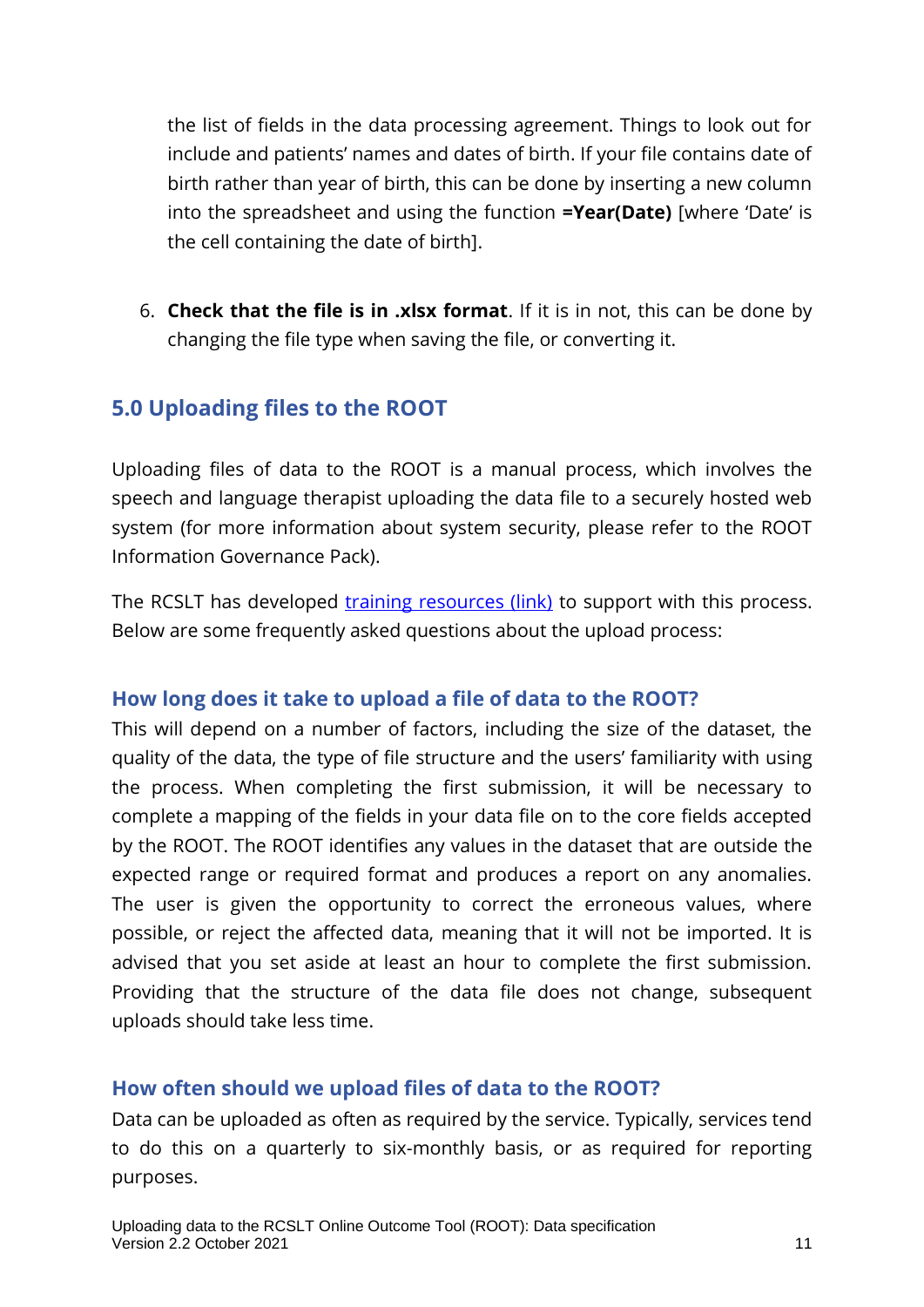#### **Can more than one therapist in our team upload data to the ROOT?**

Yes, it is possible to set up access to the ROOT for several colleagues to be able to upload the data should you wish to share this role. For example, it may be more practical for data to be uploaded separately for each team and for a member of each team to take responsibility for doing so. In these circumstances, it is advisable to have one member of staff to take the lead in co-ordinating this, including agreeing the frequency of uploads and being a point of contact with the RCSLT.

#### **Are reports on the data available immediately after uploading a file?**

Providing the data is successfully imported, reports on the data can be generated the day after submission.

#### **Does the ROOT use a clinical classification standard?**

The RCSLT Online Outcome Tool uses the International Classification of Diseases, Tenth Edition (ICD-10), developed by the World Health Organization. More information about this coding and classification system is available at [http://www.who.int/classifications/icd/en/.](http://www.who.int/classifications/icd/en/)

If the file of data being uploaded does not contain ICD-10 code, these can be 'mapped' when the file is uploaded.

The RCSLT is aware that ICD-11 has now been released. Following adoption by Member States, ICD-11 will come into effect in January 2022. The RCSLT Online Outcome Tool will continue to use ICD-10 codes until decisions about the implementation of ICD-11 in the UK have been confirmed.

#### **6.0 References**

Enderby, P. and John, A. (2015) Therapy outcome measures for rehabilitation professionals, Third Edition, Guildford: J&R Press Ltd

Enderby, P. and John, A. (2019) Therapy Outcome Measure User Guide. Croydon: J & R Press Ltd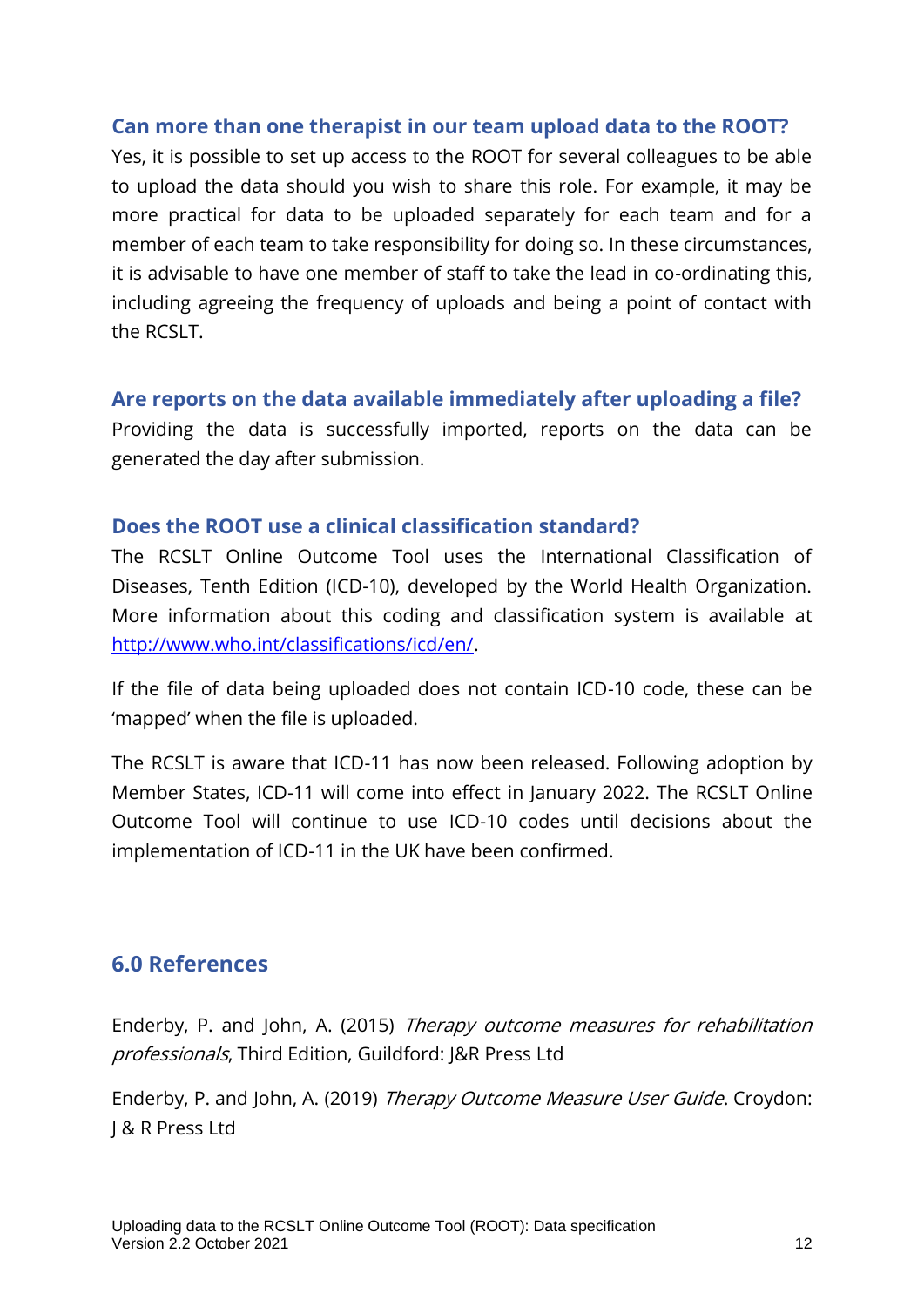## **Annex 1: Required data fields for "episode per row" file structure**

| <b>Field</b>                                    | <b>Description</b>                                                        | <b>Required/Desirable/Optional</b>                    |
|-------------------------------------------------|---------------------------------------------------------------------------|-------------------------------------------------------|
| <b>Local Patient Identifier</b>                 | This is a local patient identifier and can take any alpha numeric form.   | <b>Required</b> The ROOT uses this to tie together    |
|                                                 |                                                                           | records for a particular patient across episodes of   |
|                                                 |                                                                           | care.                                                 |
| <b>Year Of Birth</b>                            | The year of the patient's birth                                           | <b>Desirable</b> - to enable outcomes data to be      |
|                                                 |                                                                           | filtered by age for the purposes of analysis, which   |
|                                                 |                                                                           | is helpful both locally and nationally                |
| Gender                                          | The patient's gender                                                      | <b>Desirable</b> - to enable outcomes data to be      |
|                                                 |                                                                           | filtered by gender for the purposes of analysis,      |
|                                                 |                                                                           | which is helpful both locally and nationally          |
| Primary                                         | The descriptor and/or ICD-10 code for the patient's primary               | <b>Desirable -</b> to enable outcomes data to be      |
| <b>Communication</b><br>and                     | communication/swallowing disorder                                         | by<br>the services<br>filtered<br>users'<br>primary   |
| Swallowing<br>Disorder                          |                                                                           | communication/swallowing<br>disorder<br>(e.g.         |
| Descriptor/Code                                 |                                                                           | dysphagia) for the purposes of analysis               |
| <b>Additional</b>                               | descriptor(s) and/or ICD-10<br>additional<br>code(s)<br>for<br>The<br>any | <b>Optional</b> - to enable outcomes data to be       |
| Communication<br>and                            | communication/swallowing disorder(s)                                      | analysed with reference to co-morbid conditions       |
| Swallowing<br>Disorder<br>Descriptor(s)/Code(s) |                                                                           | and complexity                                        |
| <b>Medical</b><br><b>Primary</b>                | The descriptor and ICD-10 code for the primary medical diagnosis,         | <b>Optional</b> - to enable outcomes data to be       |
| <b>Diagnosis</b>                                | where relevant                                                            | with reference<br>analysed<br>multiple<br>to<br>$CO-$ |
| Descriptor/Code                                 |                                                                           | morbidities                                           |
| <b>Medical</b><br>Additional                    | The descriptor(s) and ICD-10 code(s) for any additional medical           | <b>Optional</b> - to enable outcomes data to be       |
| <b>Diagnosis</b>                                | diagnoses, where relevant                                                 | analysed with reference to<br>multiple<br>$CO-$       |
| Descriptor(s)/Code(s)                           |                                                                           | morbidities                                           |
| <b>Primary TOMs Scale</b>                       | The name of the TOMs scale that was used to rate the primary              | <b>Required</b> - to identify the TOMs scale used to  |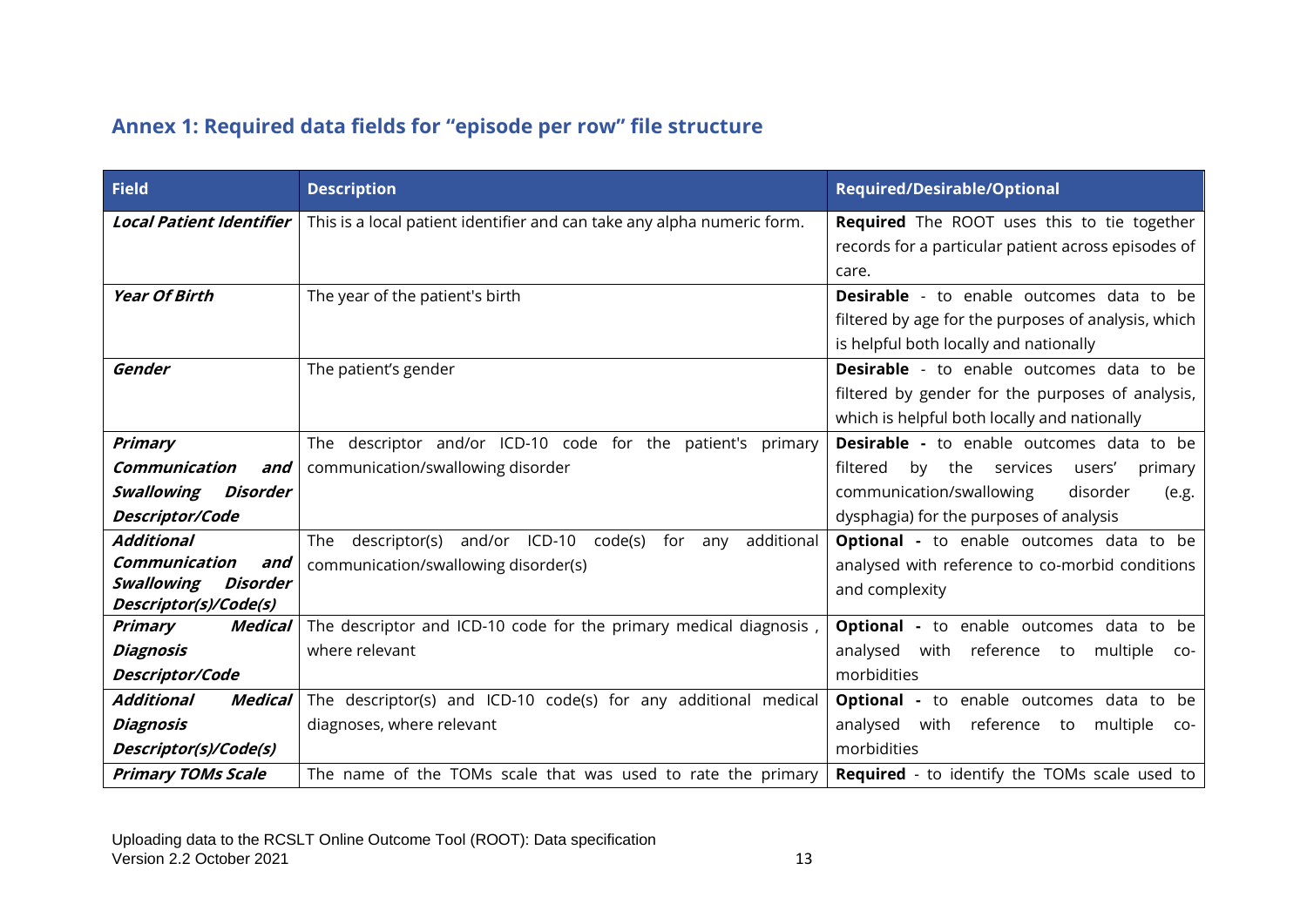| <b>Field</b>                      | <b>Description</b>                                                                | <b>Required/Desirable/Optional</b>                       |
|-----------------------------------|-----------------------------------------------------------------------------------|----------------------------------------------------------|
|                                   | impairment (Enderby and John 2019)                                                | rate the patient                                         |
| <b>Primary TOMs Scale ID</b>      | The identifying number of the TOMs scale that was used to rate the                | <b>Desirable</b> - to verify the TOMs scale used to rate |
|                                   | primary impairment (Enderby and John 2019). The Core Scale is coded               | the patient                                              |
|                                   | as 0 (zero).                                                                      |                                                          |
| <b>Secondary TOMs Scale</b>       | The name of the TOMs scale that was used to rate the secondary                    | <b>Optional</b> - to identify the secondary TOMs scale   |
|                                   | impairment (Enderby and John 2019)                                                | used to rate the patient, where applicable               |
| <b>Secondary TOMs Scale</b>       | The identifying number of the TOMs scale that was used to rate the                | <b>Desirable</b> - to verify the TOMs scale used to rate |
| ID                                | primary impairment (Enderby and John 2019). The Core Scale is coded               | the patient, where applicable                            |
|                                   | as 0 (zero).                                                                      |                                                          |
|                                   | <b>Rating Date - start of</b> The date the first TOMs rating was made             | <b>Required</b> - to enable outcomes over time to be     |
| episode                           |                                                                                   | tracked                                                  |
|                                   | <b>Rating Date - end of</b> The date the final TOMs rating was made               | <b>Required</b> - to enable outcomes over time to be     |
| episode                           |                                                                                   | tracked                                                  |
| <b>Impairment</b><br>Score        | Numerical value for the TOMs score for the impairment domain: 0, 0.5,             | <b>Required</b>                                          |
| (Primary)                         | <b>start</b> of $\begin{bmatrix} 1, 1.5, 2, 2.5, 3, 3.5, 4, 4.5, 5 \end{bmatrix}$ |                                                          |
| episode <sup>1</sup>              | (Zero is the severe / profound end of the scale, five is the normal end           |                                                          |
| <b>Impairment</b><br><b>Score</b> | of the scale)                                                                     |                                                          |
| end of<br>(Primary)               | Any TOMs domains where a TOMs score is not applicable should be                   |                                                          |
| episode                           | left blank (null).                                                                |                                                          |
| <b>Impairment</b><br><b>Score</b> | Numerical value for the TOMs score for the impairment domain: 0, 0.5,             | <b>Optional</b> - to enable data to be recorded where    |
| (Secondary) - start of            |                                                                                   | two TOMs scales are used concurrently                    |

<sup>1</sup> Some TOMs scales do not follow the typical pattern:

<sup>•</sup> For SLT services using the AAC adapted scale, the TOMs domains are: Impairment (physical), Impairment (cognitive), Impairment (sensory), Impairment (speech and language output) Impairment (comprehension), Activity, Participation, Wellbeing, Carer-wellbeing (optional) and AAC Support (optional).

<sup>•</sup> For SLT services using the velopharyngeal dysfunction adapted scale, the TOMs domains are: Impairment (velopharyngeal dysfunction), Impairment (articulation), Activity, Participation, Wellbeing, Carer-wellbeing (optional)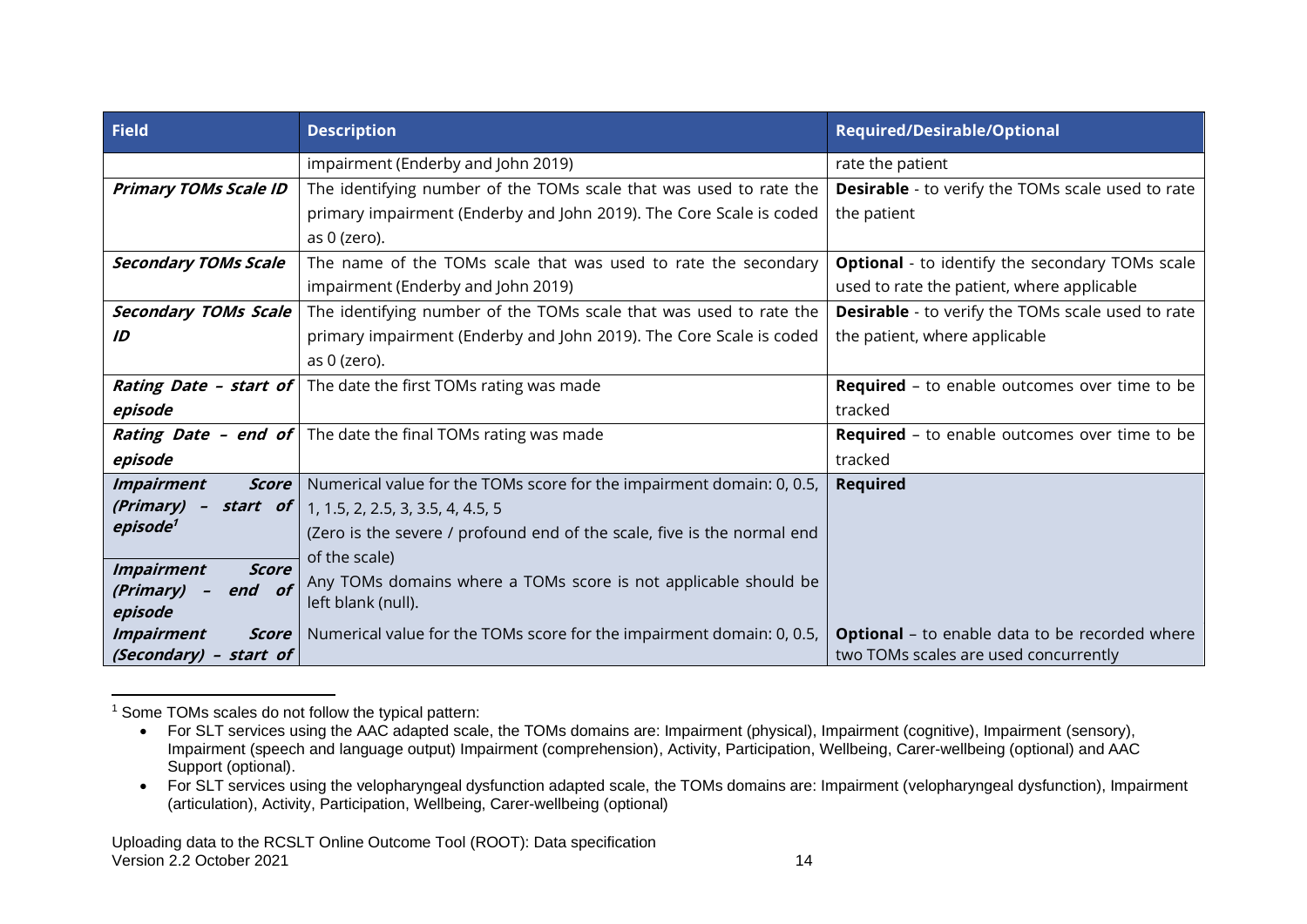| <b>Field</b>                                           | <b>Description</b>                                                      | <b>Required/Desirable/Optional</b>                    |
|--------------------------------------------------------|-------------------------------------------------------------------------|-------------------------------------------------------|
| episode                                                | 1, 1.5, 2, 2.5, 3, 3.5, 4, 4.5, 5                                       |                                                       |
|                                                        | (Zero is the severe / profound end of the scale, five is the normal end |                                                       |
| <b>Impairment</b><br><b>Score</b>                      | of the scale)                                                           |                                                       |
| (Secondary) - end of                                   | Any TOMs domains where a TOMs score is not applicable should be         |                                                       |
| episode                                                | left blank (null).                                                      |                                                       |
| <b>Activity</b><br><b>Score</b>                        | Numerical value for the TOMs score for the activity domain: 0, 0.5, 1,  | <b>Required</b>                                       |
| (Primary)<br>$\overline{\phantom{m}}$                  | <b>start</b> of $\vert$ 1.5, 2, 2.5, 3, 3.5, 4, 4.5, 5                  |                                                       |
| episode                                                | (Zero is the severe / profound end of the scale, five is the normal end |                                                       |
|                                                        | of the scale)                                                           |                                                       |
| <b>Activity</b><br><b>Score</b><br>(Primary)<br>end of | Any TOMs domains where a TOMs score is not applicable should be         |                                                       |
| episode                                                | left blank (null).                                                      |                                                       |
| <b>Activity</b><br><b>Score</b>                        | Numerical value for the TOMs score for the activity domain: 0, 0.5, 1,  | <b>Optional</b> - to enable data to be recorded where |
| (Secondary) - start of                                 | 1.5, 2, 2.5, 3, 3.5, 4, 4.5, 5                                          | two TOMs scales are used concurrently                 |
| episode                                                | (Zero is the severe / profound end of the scale, five is the normal end |                                                       |
| <b>Score</b>                                           | of the scale)                                                           |                                                       |
| <b>Activity</b><br>(Secondary) - end of                | Any TOMs domains where a TOMs score is not applicable should be         |                                                       |
| episode                                                | left blank (null).                                                      |                                                       |
| <b>Participation Score -</b>                           | Numerical value for the TOMs score for the participation domain: 0,     | <b>Required</b>                                       |
| start of episode                                       | 0.5, 1, 1.5, 2, 2.5, 3, 3.5, 4, 4.5, 5                                  |                                                       |
|                                                        | (Zero is the severe / profound end of the scale, five is the normal end |                                                       |
| <b>Participation Score -</b>                           | of the scale)                                                           |                                                       |
| end of episode                                         | Any TOMs domains where a TOMs score is not applicable should be         |                                                       |
|                                                        | left blank (null).                                                      |                                                       |
| <b>Wellbeing Score - start</b>                         | Numerical value for the TOMs score for the wellbeing domain: 0, 0.5,    | <b>Required</b>                                       |
| of episode                                             | 1, 1.5, 2, 2.5, 3, 3.5, 4, 4.5, 5                                       |                                                       |
|                                                        | (Zero is the severe / profound end of the scale, five is the normal end |                                                       |
| Wellbeing Score - end                                  | of the scale)                                                           |                                                       |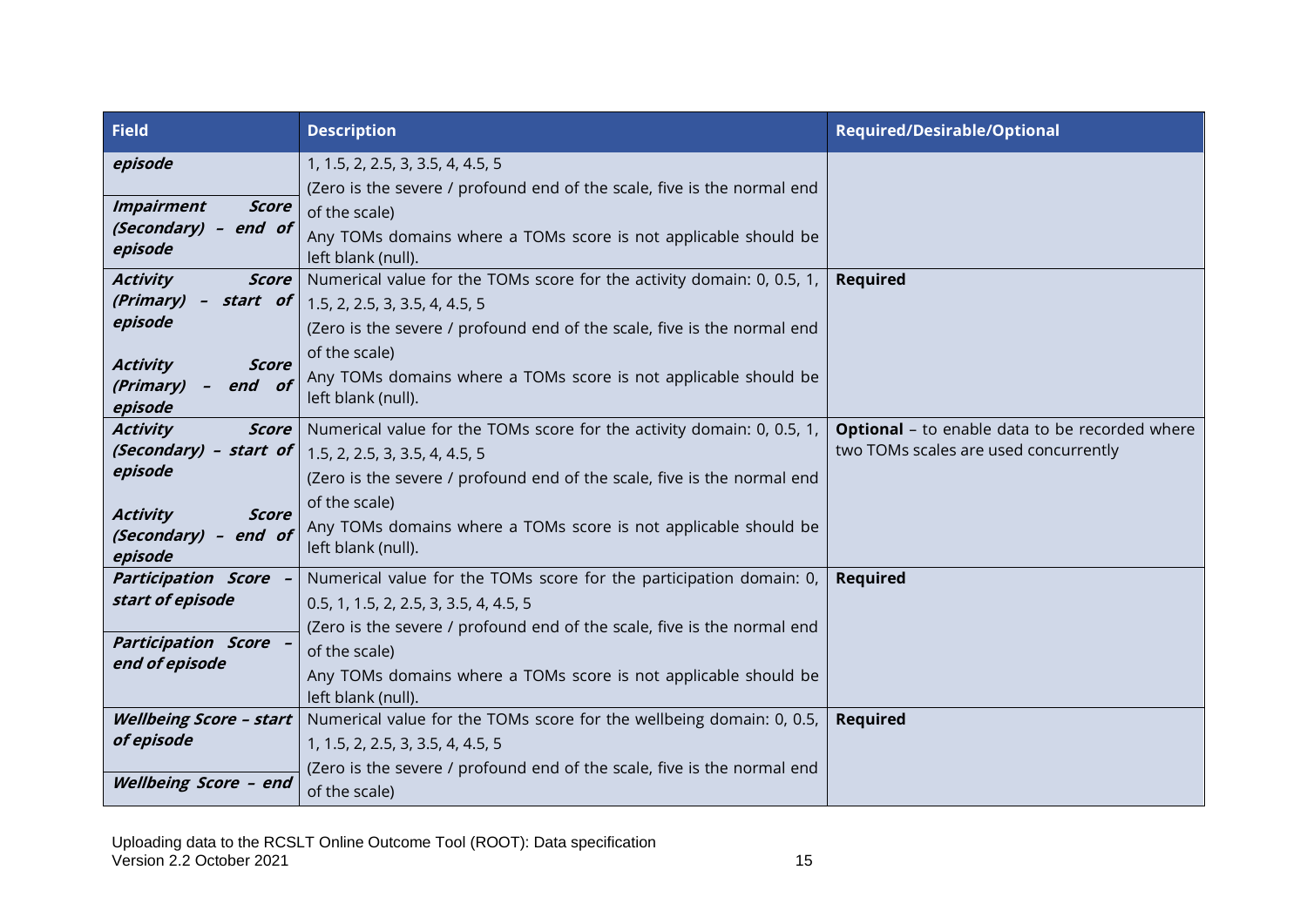| <b>Field</b>                                                                       | <b>Description</b>                                                                                                                                                                                                                                                                                                                                                                                                                                                                   | <b>Required/Desirable/Optional</b>                                                       |
|------------------------------------------------------------------------------------|--------------------------------------------------------------------------------------------------------------------------------------------------------------------------------------------------------------------------------------------------------------------------------------------------------------------------------------------------------------------------------------------------------------------------------------------------------------------------------------|------------------------------------------------------------------------------------------|
| of episode                                                                         | Any TOMs domains where a TOMs score is not applicable should be<br>left blank (null).                                                                                                                                                                                                                                                                                                                                                                                                |                                                                                          |
| <b>Carer Wellbeing Score</b><br>- start of episode<br><b>Carer Wellbeing Score</b> | Numerical value for the TOMs score for the carer wellbeing domain: 0,<br>0.5, 1, 1.5, 2, 2.5, 3, 3.5, 4, 4.5, 5<br>(Zero is the severe / profound end of the scale, five is the normal end<br>of the scale)                                                                                                                                                                                                                                                                          | <b>Optional</b> - to enable data to be recorded where<br>the carer wellbeing is recorded |
| - end of episode                                                                   | Any TOMs domains where a TOMs score is not applicable should be<br>left blank (null).                                                                                                                                                                                                                                                                                                                                                                                                |                                                                                          |
| End-of-<br>episode/Discharge<br>Code/Description                                   | A description of the reason for the end of the episode/discharge. The<br>standard list used in the ROOT is: Advice only (no intervention);<br>Declined treatment; Did not attend; Died; Different intervention<br>required; End of episode of care (to be reviewed); Intervening<br>illness/medically unwell; Moved out of area; Recovered (therapy not<br>required); Therapy complete (discharged); Therapy no longer<br>appropriate; Transferred to another service; Unknown/other | Optional                                                                                 |
| Local/user-defined<br>fields                                                       | These are data items that are deemed useful, and created by<br>participating services. They are only available to the service that<br>created them. They may be used to increase the value of the data to<br>the local service by ensuring the data better matches local structures,<br>practices and reporting requirements. As these fields are under the<br>control of the local service, their own organisation's information<br>governance frameworks must be adhered to.       | Optional                                                                                 |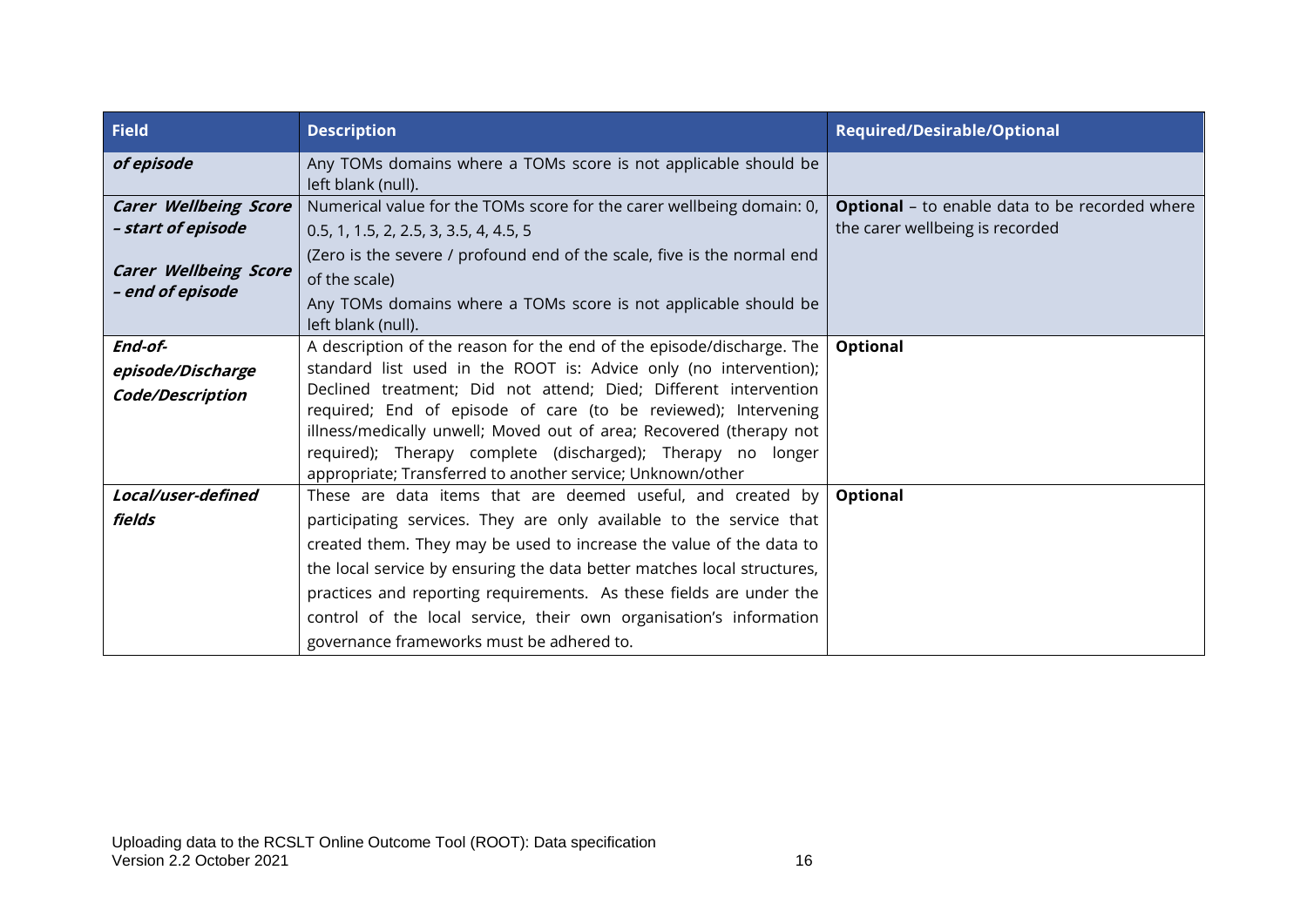## **Annex 2: Required data fields for "rating per row" file structure**

| <b>Field</b>                                                                                               | <b>Description</b>                                                                                                                                                                                                                                                                                       | <b>Required/Desirable/Optional</b>                                                                                                                   |
|------------------------------------------------------------------------------------------------------------|----------------------------------------------------------------------------------------------------------------------------------------------------------------------------------------------------------------------------------------------------------------------------------------------------------|------------------------------------------------------------------------------------------------------------------------------------------------------|
| <b>Local Patient Identifier</b>                                                                            | This is a local patient identifier and can take any alpha numeric form.                                                                                                                                                                                                                                  | Required The ROOT uses this to tie together<br>records for a particular patient across<br>episodes of care.                                          |
| <b>Year Of Birth</b>                                                                                       | The year of the patient's birth                                                                                                                                                                                                                                                                          | <b>Desirable</b> - to enable outcomes data to be<br>filtered by age for the purposes of analysis,<br>which is helpful both locally and nationally    |
| Gender                                                                                                     | The patient's gender                                                                                                                                                                                                                                                                                     | <b>Desirable</b> - to enable outcomes data to be<br>filtered by gender for the purposes of analysis,<br>which is helpful both locally and nationally |
| <b>Episode</b><br>of<br>care<br><b>Identifier</b>                                                          | An episode of care identifier can take any alpha numeric form and<br>delineates an episode of care. For the purposes of TOMs, an episode of<br>care is a package of intervention(s) and will contain:<br>Start of Episode ratings (S)<br>Interim(s) ratings (I) (Optional)<br>End of Episode ratings (E) | Required - to link ratings for a given episode<br>of care                                                                                            |
| Primary<br>Communication<br>and                                                                            | The descriptor and/or ICD-10 code for the<br>patient's<br>primary<br>communication/swallowing disorder                                                                                                                                                                                                   | <b>Desirable -</b> to enable outcomes data to be<br>filtered by the services users'<br>primary                                                       |
| Swallowing<br>Disorder<br>Descriptor/Code                                                                  |                                                                                                                                                                                                                                                                                                          | communication/swallowing<br>disorder<br>(e.g.<br>dysphagia) for the purposes of analysis                                                             |
| <b>Additional</b><br>Communication<br>and<br><b>Swallowing</b><br><b>Disorder</b><br>Descriptor(s)/Code(s) | and/or ICD-10<br>code(s)<br>additional<br>The<br>descriptor(s)<br>for<br>any<br>communication/swallowing disorder(s)                                                                                                                                                                                     | <b>Optional -</b> to enable outcomes data to be<br>with reference<br>analysed<br>to co-morbid<br>conditions                                          |
| <b>Primary</b><br>Medical<br><b>Diagnosis</b>                                                              | The descriptor and ICD-10 code for the primary medical diagnosis, where<br>relevant                                                                                                                                                                                                                      | <b>Optional -</b> to enable outcomes data to be<br>analysed with reference to multiple co-                                                           |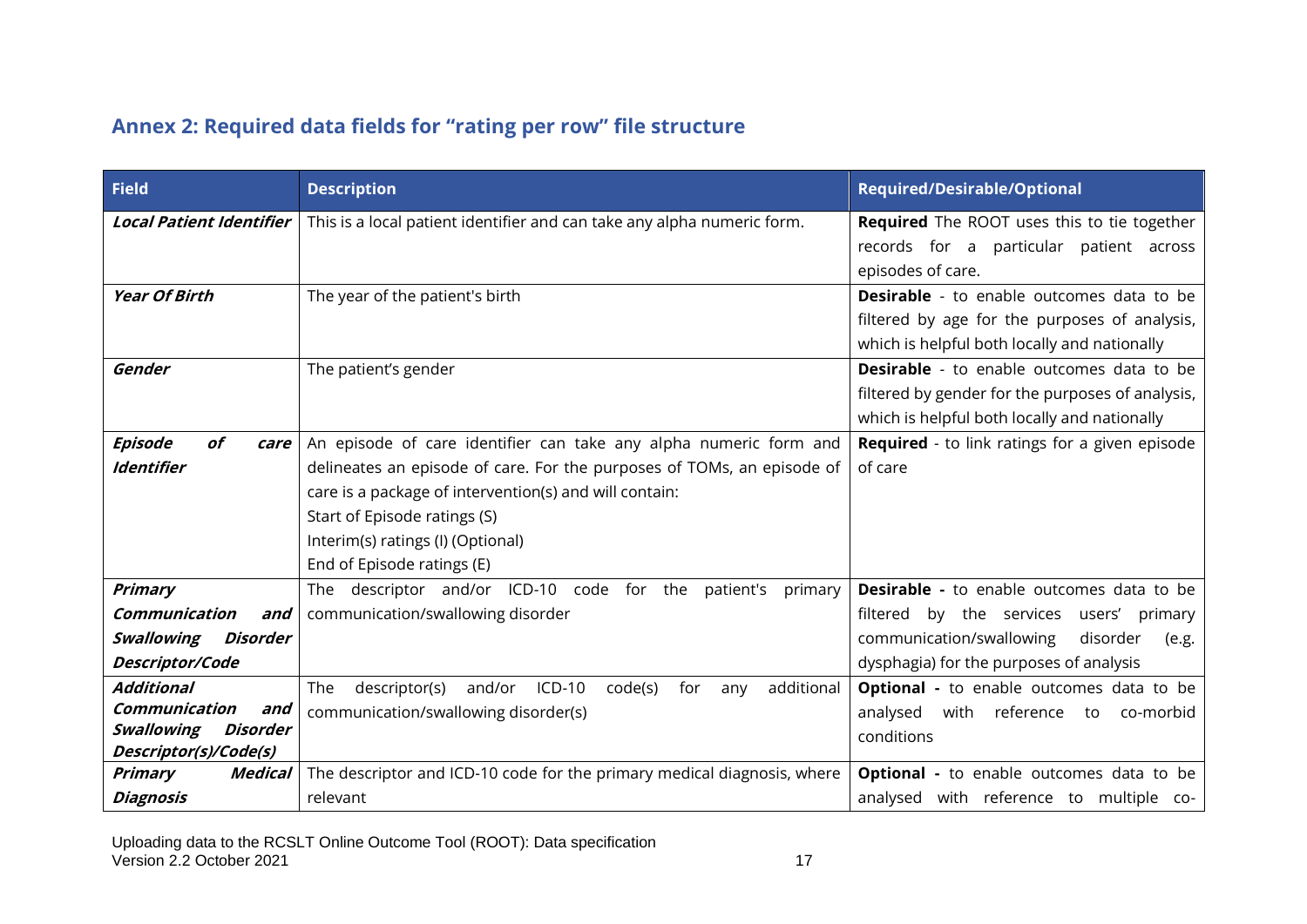| <b>Field</b>                        | <b>Description</b>                                                              | <b>Required/Desirable/Optional</b>                    |
|-------------------------------------|---------------------------------------------------------------------------------|-------------------------------------------------------|
| Descriptor/Code                     |                                                                                 | morbidities                                           |
| <b>Medical</b><br><b>Additional</b> | The descriptor(s) and ICD-10 code(s) for any additional medical                 | Optional - to enable outcomes data to be              |
| <b>Diagnosis</b>                    | diagnoses, were                                                                 | analysed with reference to multiple co-               |
| Descriptor(s)/Code(s)               |                                                                                 | morbidities                                           |
| <b>Primary TOMs Scale</b>           | The name of the TOMs scale that was used to rate the primary                    | <b>Desirable</b> - to identify the TOMs scale used to |
|                                     | impairment (Enderby and John 2019)                                              | rate the patient                                      |
| <b>Primary TOMs Scale ID</b>        | The identifying number of the TOMs scale that was used to rate the              | <b>Desirable</b> - to verify the TOMs scale used to   |
|                                     | primary impairment (Enderby and John 2019). The Core Scale is coded as          | rate the patient                                      |
|                                     | 0 (zero).                                                                       |                                                       |
| <b>Secondary TOMs Scale</b>         | The name of the TOMs scale that was used to rate the secondary                  | <b>Optional</b> - to identify the secondary TOMs      |
|                                     | impairment (Enderby and John 2019)                                              | scale used to rate the patient, where                 |
|                                     |                                                                                 | applicable                                            |
| <b>Secondary TOMs Scale</b>         | The identifying number of the TOMS scale used from the 3rd edition of           | <b>Optional</b> - to verify the secondary TOMs scale  |
| ID                                  | the book:- 'Therapy Outcome Measures for Rehabilitation Professionals'          | used to rate the patient, where applicable            |
|                                     | Pam Enderby and Alexandra John, 2015 - ISBN 978 - 907826 - 29 - 0               |                                                       |
|                                     | (The Core Scale is coded as 0 (zero))                                           |                                                       |
| <b>Rating Type</b>                  | Admission/Initial Assessment/First Rating/Start<br>of<br>Episode<br>S.<br>$=$ . | <b>Required</b> - to determine the sequence of        |
|                                     | Interim/On-Going<br>(optional)<br>$=$                                           | ratings across an episode of care                     |
|                                     | F= End of Episode/Final Rating/Discharge                                        |                                                       |
| <b>Rating Date</b>                  | The date the TOMs rating was made                                               | <b>Required</b> - to enable outcomes over time to     |
|                                     |                                                                                 | be tracked                                            |
|                                     |                                                                                 |                                                       |
|                                     |                                                                                 |                                                       |
|                                     |                                                                                 |                                                       |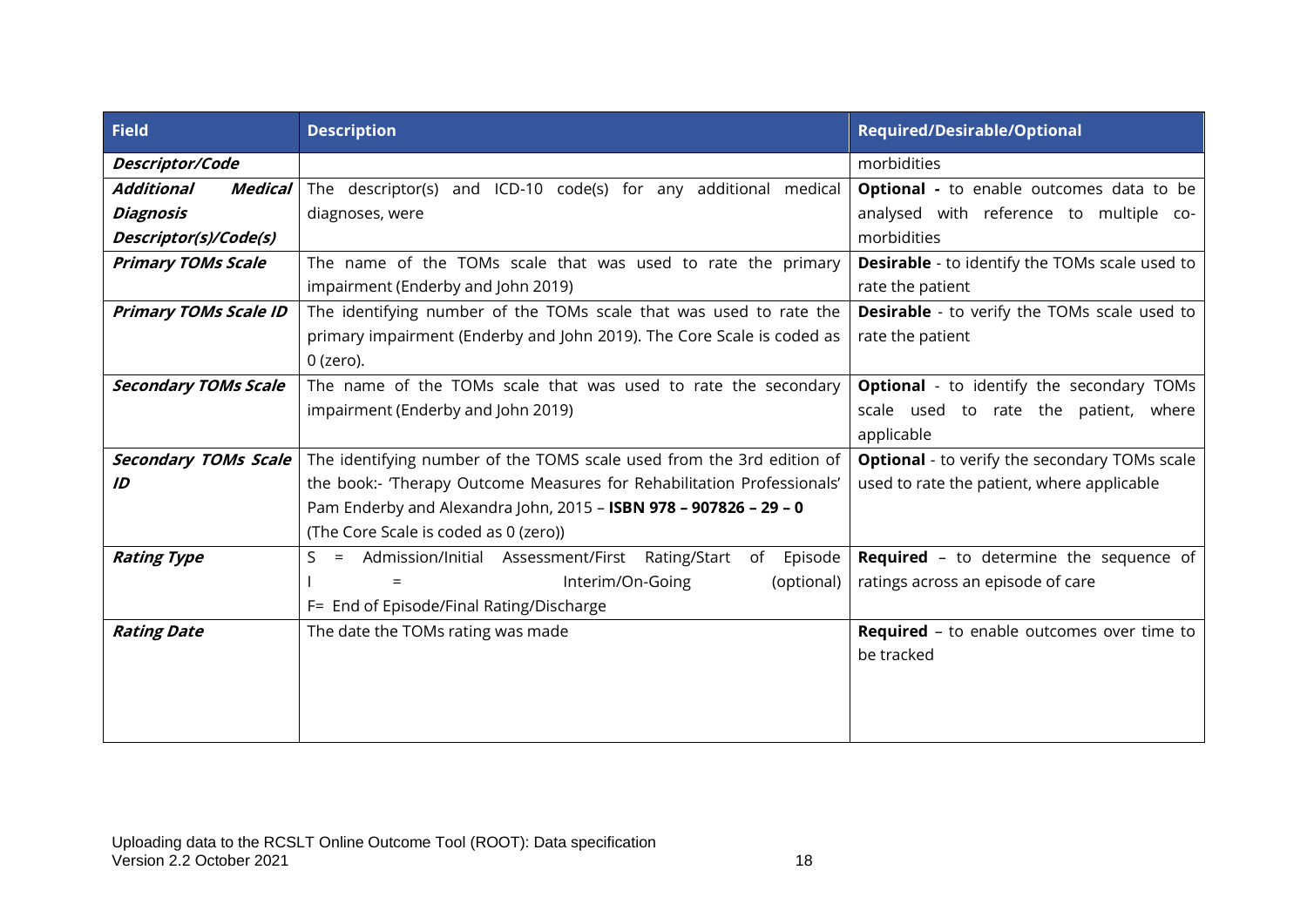| <b>Field</b>                       |              | <b>Description</b>                                                                                                                                                                                                                                                                              | <b>Required/Desirable/Optional</b>                                                             |
|------------------------------------|--------------|-------------------------------------------------------------------------------------------------------------------------------------------------------------------------------------------------------------------------------------------------------------------------------------------------|------------------------------------------------------------------------------------------------|
| <b>Impairment</b><br>$(Primary)^2$ | <b>Score</b> | Numerical value for the TOMs score for the impairment domain: 0, 0.5, 1,<br>1.5, 2, 2.5, 3, 3.5, 4, 4.5, 5<br>(Zero is the severe / profound end of the scale, five is the normal end of<br>the scale)<br>Any TOMs domains where a TOMs score is not applicable should be left<br>blank (null). | <b>Required</b>                                                                                |
| <b>Impairment</b><br>(Secondary)   | <b>Score</b> | Numerical value for the TOMs score for the impairment domain: 0, 0.5, 1,<br>1.5, 2, 2.5, 3, 3.5, 4, 4.5, 5<br>(Zero is the severe / profound end of the scale, five is the normal end of<br>the scale)<br>Any TOMs domains where a TOMs score is not applicable should be left<br>blank (null). | <b>Optional</b> - to enable data to be recorded<br>where two TOMs scales are used concurrently |
| <b>Activity</b><br>(Primary)       | Score        | Numerical value for the TOMs score for the activity domain: 0, 0.5, 1, 1.5,<br>2, 2.5, 3, 3.5, 4, 4.5, 5<br>(Zero is the severe / profound end of the scale, five is the normal end of<br>the scale)<br>Any TOMs domains where a TOMs score is not applicable should be left<br>blank (null).   | <b>Required</b>                                                                                |
| <b>Activity</b><br>(Secondary)     | Score        | Numerical value for the TOMs score for the activity domain: 0, 0.5, 1, 1.5,<br>2, 2.5, 3, 3.5, 4, 4.5, 5<br>(Zero is the severe / profound end of the scale, five is the normal end of                                                                                                          | <b>Optional</b> - to enable data to be recorded<br>where two TOMs scales are used concurrently |

<sup>2</sup> Some TOMs scales do not follow the typical pattern:

<sup>•</sup> For SLT services using the AAC adapted scale, the TOMs domains are: Impairment (physical), Impairment (cognitive), Impairment (sensory), Impairment (speech and language output) Impairment (comprehension), Activity, Participation, Wellbeing, Carer-wellbeing (optional) and AAC Support (optional).

<sup>•</sup> For SLT services using the velopharyngeal dysfunction adapted scale, the TOMs domains are: Impairment (velopharyngeal dysfunction), Impairment (articulation), Activity, Participation, Wellbeing, Carer-wellbeing (optional)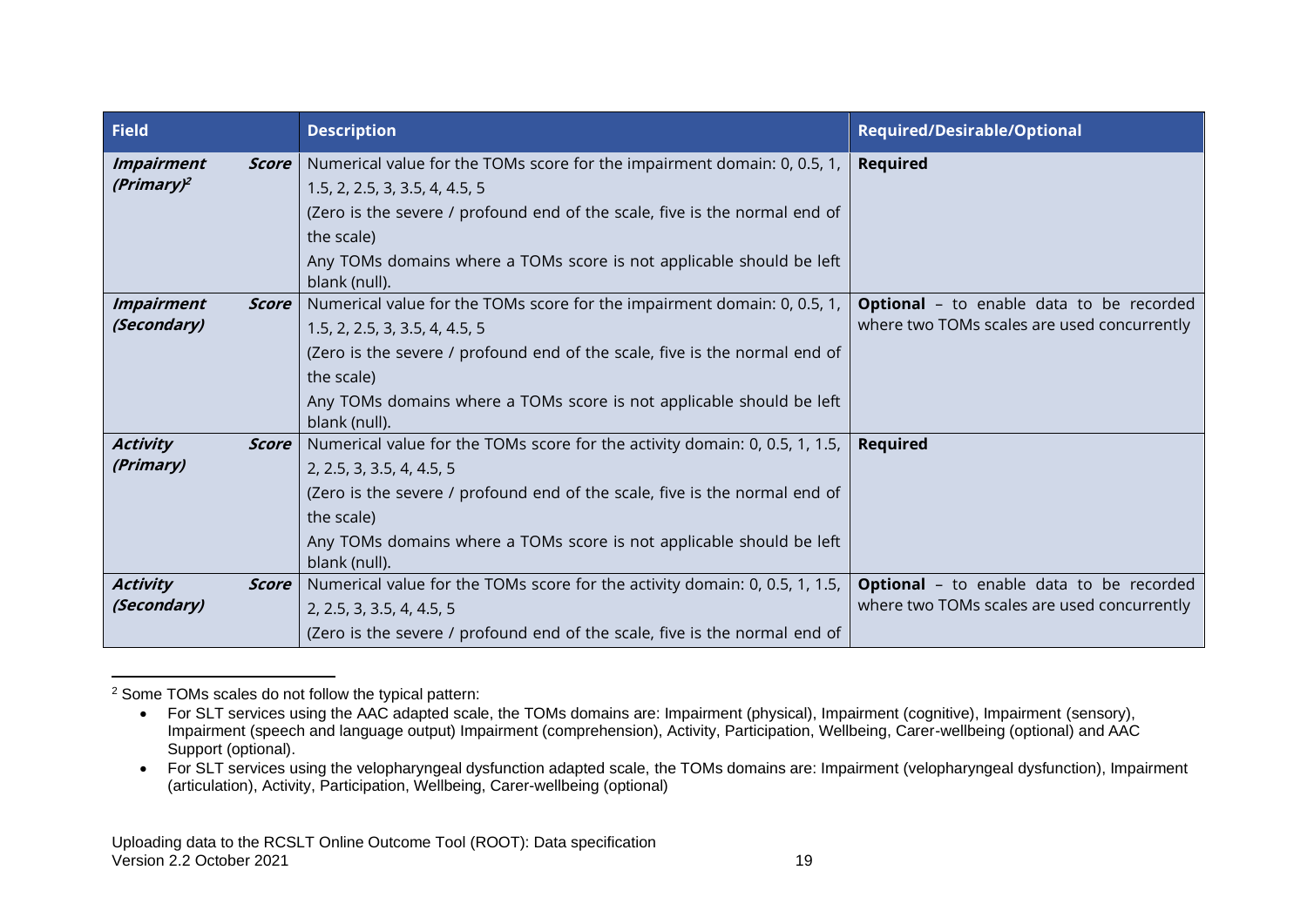| <b>Field</b>               | <b>Description</b>                                                                    | <b>Required/Desirable/Optional</b>              |
|----------------------------|---------------------------------------------------------------------------------------|-------------------------------------------------|
|                            | the scale)                                                                            |                                                 |
|                            | Any TOMs domains where a TOMs score is not applicable should be left<br>blank (null). |                                                 |
| <b>Participation Score</b> | Numerical value for the TOMs score for the participation domain: 0, 0.5,              | <b>Required</b>                                 |
|                            | 1, 1.5, 2, 2.5, 3, 3.5, 4, 4.5, 5                                                     |                                                 |
|                            | (Zero is the severe / profound end of the scale, five is the normal end of            |                                                 |
|                            | the scale)                                                                            |                                                 |
|                            | Any TOMs domains where a TOMs score is not applicable should be left                  |                                                 |
|                            | blank (null).                                                                         |                                                 |
| <b>Wellbeing Score</b>     | Numerical value for the TOMs score for the wellbeing domain: 0, 0.5, 1, $\vert$       | <b>Required</b>                                 |
|                            | 1.5, 2, 2.5, 3, 3.5, 4, 4.5, 5                                                        |                                                 |
|                            | (Zero is the severe / profound end of the scale, five is the normal end of            |                                                 |
|                            | the scale)                                                                            |                                                 |
|                            | Any TOMs domains where a TOMs score is not applicable should be left<br>blank (null). |                                                 |
| <b>Carer Rating Score</b>  | Numerical value for the TOMs score for the carer wellbeing domain: 0,                 | <b>Optional</b> - to enable data to be recorded |
|                            | 0.5, 1, 1.5, 2, 2.5, 3, 3.5, 4, 4.5, 5                                                | where the carer wellbeing is recorded           |
|                            | (Zero is the severe / profound end of the scale, five is the normal end of            |                                                 |
|                            | the scale)                                                                            |                                                 |
|                            | Any TOMs domains where a TOMs score is not applicable should be left                  |                                                 |
|                            | blank (null).                                                                         |                                                 |
| End-of-                    | A description of the reason for the end of the episode/discharge. The                 | Optional                                        |
| episode/Discharge          | standard list used in the ROOT is: Advice only (no intervention); Declined            |                                                 |
| Code/Description           | treatment; Did not attend; Died; Different intervention required; End of              |                                                 |
|                            | episode of care (to be reviewed); Intervening illness/medically unwell;               |                                                 |
|                            | Moved out of area; Recovered (therapy not required); Therapy complete                 |                                                 |
|                            | (discharged); Therapy no longer appropriate; Transferred to another                   |                                                 |
|                            | service; Unknown/other                                                                |                                                 |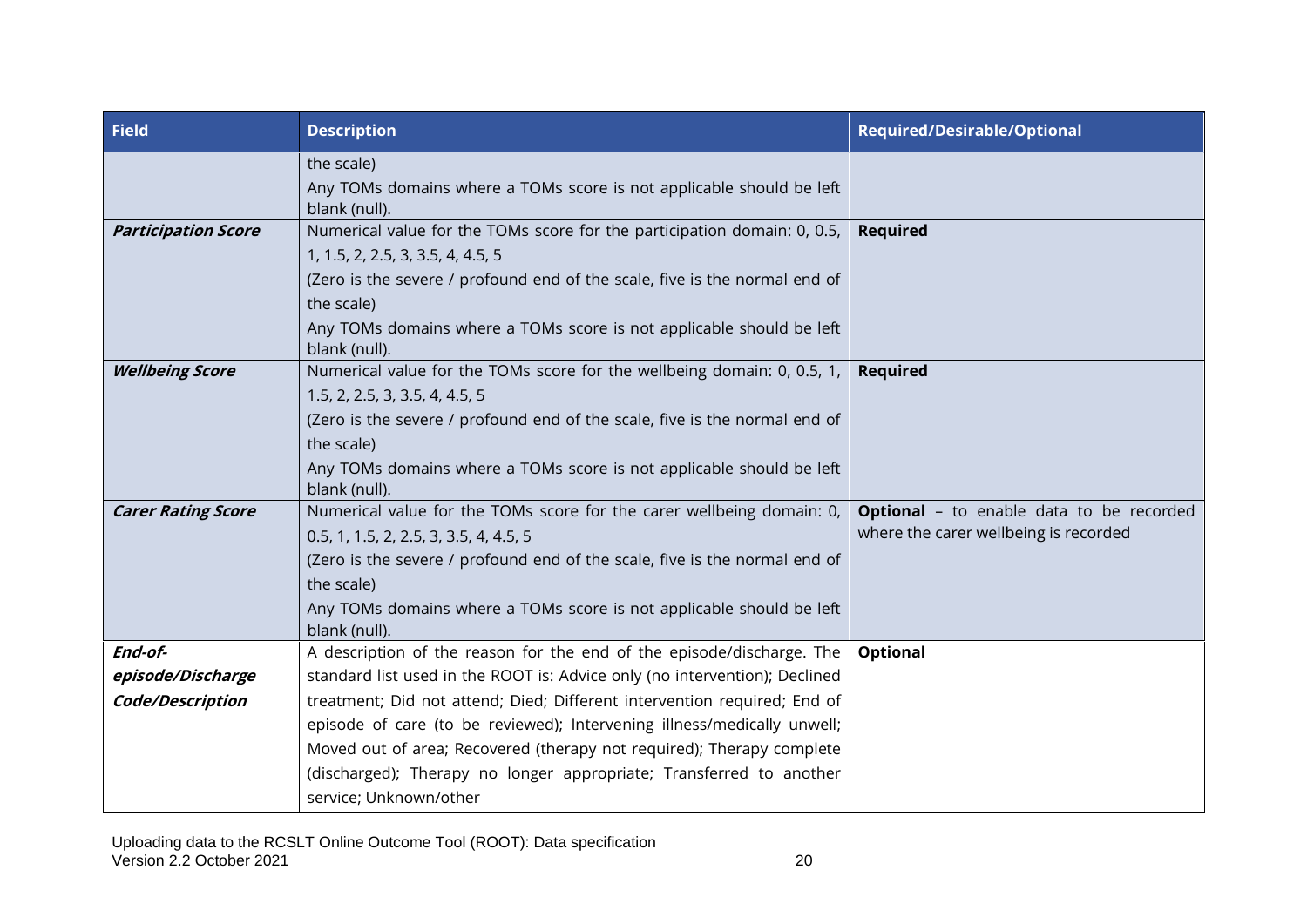| <b>Field</b>       | <b>Description</b>                                                          | Required/Desirable/Optional |
|--------------------|-----------------------------------------------------------------------------|-----------------------------|
| Local/user-defined | These are data items that are deemed useful, and created by <b>Optional</b> |                             |
| fields             | participating services. They are only available to the service that created |                             |
|                    | them. They may be used to increase the value of the data to the local       |                             |
|                    | service by ensuring the data better matches local structures, practices     |                             |
|                    | and reporting requirements. As these fields are under the control of the    |                             |
|                    | local service, their own organisation's information governance              |                             |
|                    | frameworks must be adhered to.                                              |                             |

## **Annex 3: Required data fields for "score per row" file structure**

| <b>Field</b>                    | <b>Description</b>                                                      | <b>Required/Desirable/Optional</b>                        |
|---------------------------------|-------------------------------------------------------------------------|-----------------------------------------------------------|
| <b>Local Patient Identifier</b> | This is a local patient identifier and can take any alpha numeric form. | <b>Required</b> The ROOT uses this to tie together        |
|                                 |                                                                         | records for a particular patient across episodes of       |
|                                 |                                                                         | care.                                                     |
| <b>Year Of Birth</b>            | The year of the patient's birth                                         | <b>Desirable</b> - to enable outcomes data to be filtered |
|                                 |                                                                         | by age for the purposes of analysis, which is             |
|                                 |                                                                         | helpful both locally and nationally                       |
| Gender                          | The patient's gender                                                    | <b>Desirable</b> - to enable outcomes data to be filtered |
|                                 |                                                                         | by gender for the purposes of analysis, which is          |
|                                 |                                                                         | helpful both locally and nationally                       |
| Episode<br>οf<br>care           | An episode of care identifier can take any alpha numeric form and       | <b>Required</b> - to link ratings for a given episode of  |
| <b>Identifier</b>               | delineates an episode of care. For the purposes of TOMs, an episode     | care                                                      |
|                                 | of care is a package of intervention(s) and will contain:               |                                                           |
|                                 | Start of Episode ratings (S)                                            |                                                           |
|                                 | Interim(s) ratings (I) (Optional)                                       |                                                           |
|                                 | End of Episode ratings (E)                                              |                                                           |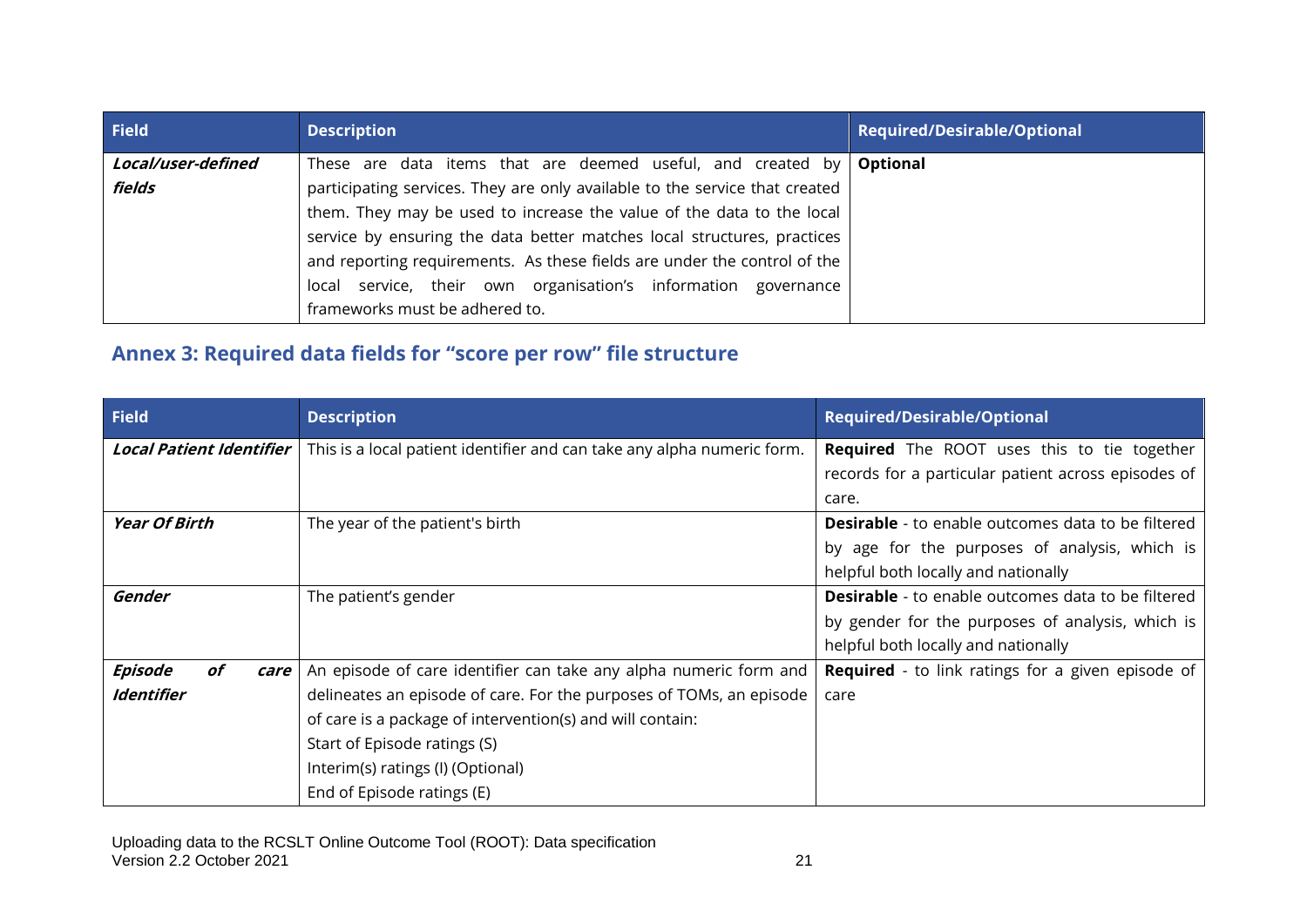| <b>Field</b>                                              | <b>Description</b>                                                     | <b>Required/Desirable/Optional</b>                          |
|-----------------------------------------------------------|------------------------------------------------------------------------|-------------------------------------------------------------|
| <b>Primary</b>                                            | The descriptor and/or ICD-10 code for the patient's primary            | <b>Desirable - to enable outcomes data to be filtered</b>   |
| Communication<br>and                                      | communication/swallowing disorder                                      | the<br>by<br>services<br>users'<br>primary                  |
| Swallowing<br>Disorder                                    |                                                                        | communication/swallowing<br>disorder<br>(e.g.               |
| Descriptor/Code                                           |                                                                        | dysphagia) for the purposes of analysis                     |
| <b>Additional</b>                                         | descriptor(s) and/or ICD-10 code(s) for any<br>additional<br>The       | <b>Optional - to enable outcomes data to be analysed</b>    |
| Communication<br>and                                      | communication/swallowing disorder(s)                                   | with reference to co-morbid conditions                      |
| Swallowing<br>Disorder                                    |                                                                        |                                                             |
| Descriptor(s)/Code(s)<br><b>Primary</b><br><b>Medical</b> | The descriptor(s) and ICD-10 code(s) for any primary medical           | Optional - to enable outcomes data to be analysed           |
| Diagnosis                                                 | diagnosis, where relevant                                              | with reference to multiple co-morbidities                   |
|                                                           |                                                                        |                                                             |
| Descriptor/Code<br><b>Additional</b>                      |                                                                        |                                                             |
| <b>Medical</b>                                            | The descriptor(s) and ICD-10 code(s) for any additional medical        | <b>Optional - to enable outcomes data to be analysed</b>    |
| <b>Diagnosis</b>                                          | diagnoses, where relevant                                              | with reference to multiple co-morbidities                   |
| Descriptor(s)/Code(s)                                     |                                                                        |                                                             |
| <b>TOMs</b><br><b>Scale</b>                               | This indicates whether the TOMs scale is 'primary' or 'secondary'      | Required where more than one TOMs scale in use              |
| <b>Primary/Secondary</b>                                  |                                                                        |                                                             |
| <b>TOMs Scale</b>                                         | The name of the TOMs scale that was used (Enderby and John 2019)       | <b>Desirable</b> - to identify the TOMs scale used to rate  |
|                                                           |                                                                        | the patient                                                 |
| <b>TOMs Scale ID</b>                                      | The identifying number of the TOMs scale that was used (Enderby        | <b>Desirable</b> - to verify the TOMs scale used to rate    |
|                                                           | and John 2019). The Core Scale is coded as 0 (zero).                   | the patient                                                 |
| <b>Rating ID</b>                                          | A rating identifier can take any alpha numeric form. For the purposes  | <b>Desirable</b> - to tie together scores into a rating (if |
|                                                           | of TOMs, a rating is a single set of scores collected across the       | this is not available, the date that the rating was         |
|                                                           | domains of TOMs at a single point in time and will contain scores for: | made may serve the purpose)                                 |
|                                                           | Impairment (primary/secondary)                                         |                                                             |
|                                                           | Activity (primary/secondary)                                           |                                                             |
|                                                           | Participation                                                          |                                                             |
|                                                           | Wellbeing                                                              |                                                             |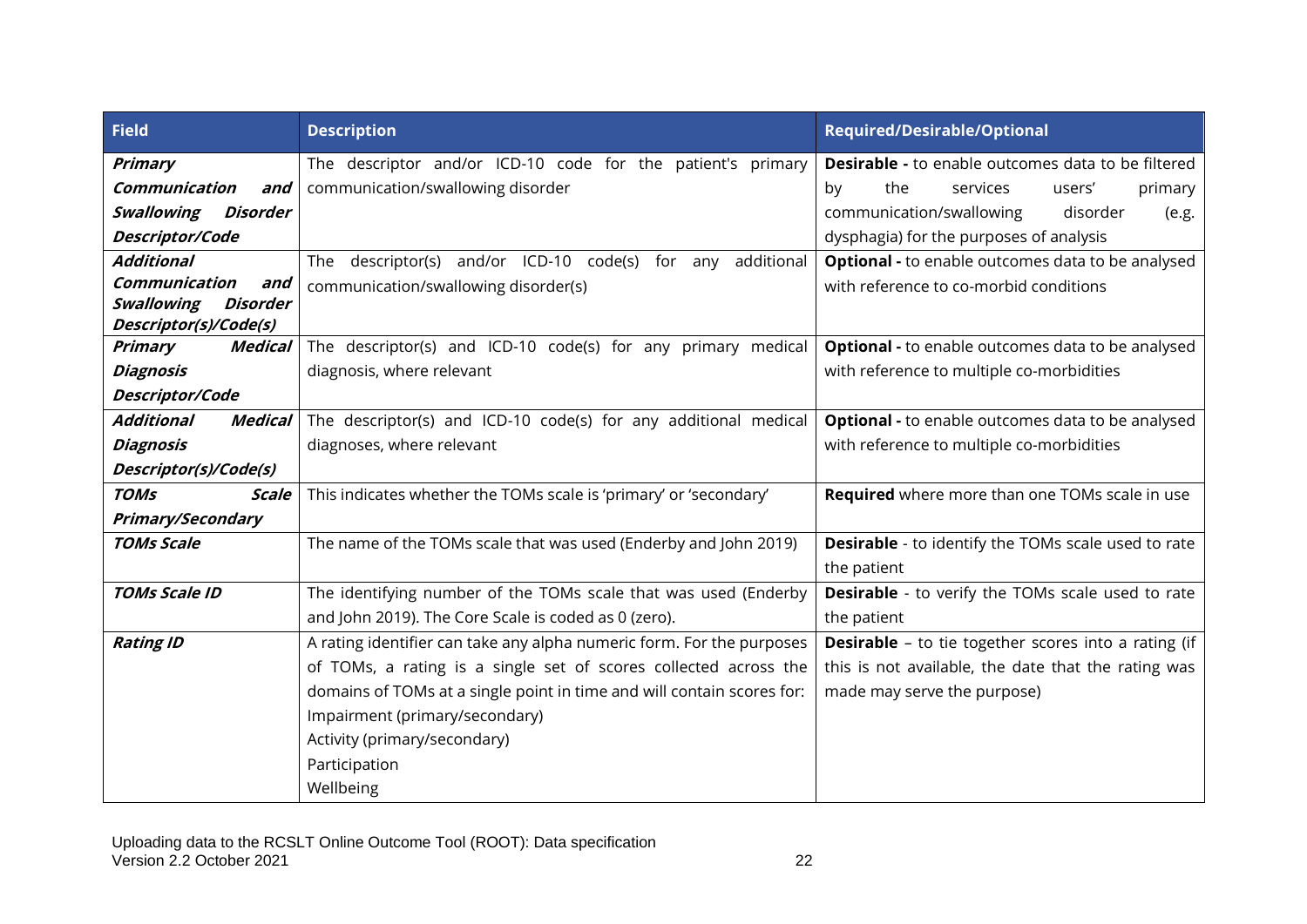| <b>Field</b>        | <b>Description</b>                                                                    | <b>Required/Desirable/Optional</b>                     |
|---------------------|---------------------------------------------------------------------------------------|--------------------------------------------------------|
|                     | Carer Wellbeing - optional                                                            |                                                        |
| <b>Rating Type</b>  | Admission/Initial Assessment/First Rating/Start of Episode<br>$S =$                   | <b>Required</b> - to determine the sequence of ratings |
|                     | Interim/On-Going<br>(optional)                                                        | in an episode of care                                  |
|                     | F= End of Episode/Final Rating/Discharge                                              |                                                        |
| <b>Rating Date</b>  | The date the TOMs ratings was made                                                    | <b>Required</b> - to enable outcomes over time to be   |
|                     |                                                                                       | tracked                                                |
| <b>TOMs Domain3</b> | The domain of the TOMs being scored:                                                  | <b>Required</b> - to link scores with domains of the   |
|                     | Impairment (Primary)                                                                  | <b>TOMs</b>                                            |
|                     | Impairment (Secondary) - optional                                                     |                                                        |
|                     | <b>Activity (Primary)</b>                                                             |                                                        |
|                     | Activity (Secondary) - optional                                                       |                                                        |
|                     | Participation                                                                         |                                                        |
|                     | Wellbeing                                                                             |                                                        |
|                     | Carer Wellbeing - optional                                                            |                                                        |
| <b>TOMs score</b>   | Numerical value for the TOMs score for the domain: 0, 0.5, 1, 1.5, 2,                 | Required                                               |
|                     | 2.5, 3, 3.5, 4, 4.5, 5                                                                |                                                        |
|                     | (Zero is the severe / profound end of the scale, five is the normal end               |                                                        |
|                     | of the scale)                                                                         |                                                        |
|                     | Any TOMs domains where a TOMs score is not applicable should be<br>left blank (null). |                                                        |
| End-of-             | A description of the reason for the end of the episode/discharge. The                 | Optional                                               |

<sup>3</sup> Some TOMs scales do not follow the typical pattern:

<sup>•</sup> For SLT services using the AAC adapted scale, the TOMs domains are: Impairment (physical), Impairment (cognitive), Impairment (sensory), Impairment (speech and language output) Impairment (comprehension), Activity, Participation, Wellbeing, Carer-wellbeing (optional) and AAC Support (optional).

<sup>•</sup> For SLT services using the velopharyngeal dysfunction adapted scale, the TOMs domains are: Impairment (velopharyngeal dysfunction), Impairment (articulation), Activity, Participation, Wellbeing, Carer-wellbeing (optional)